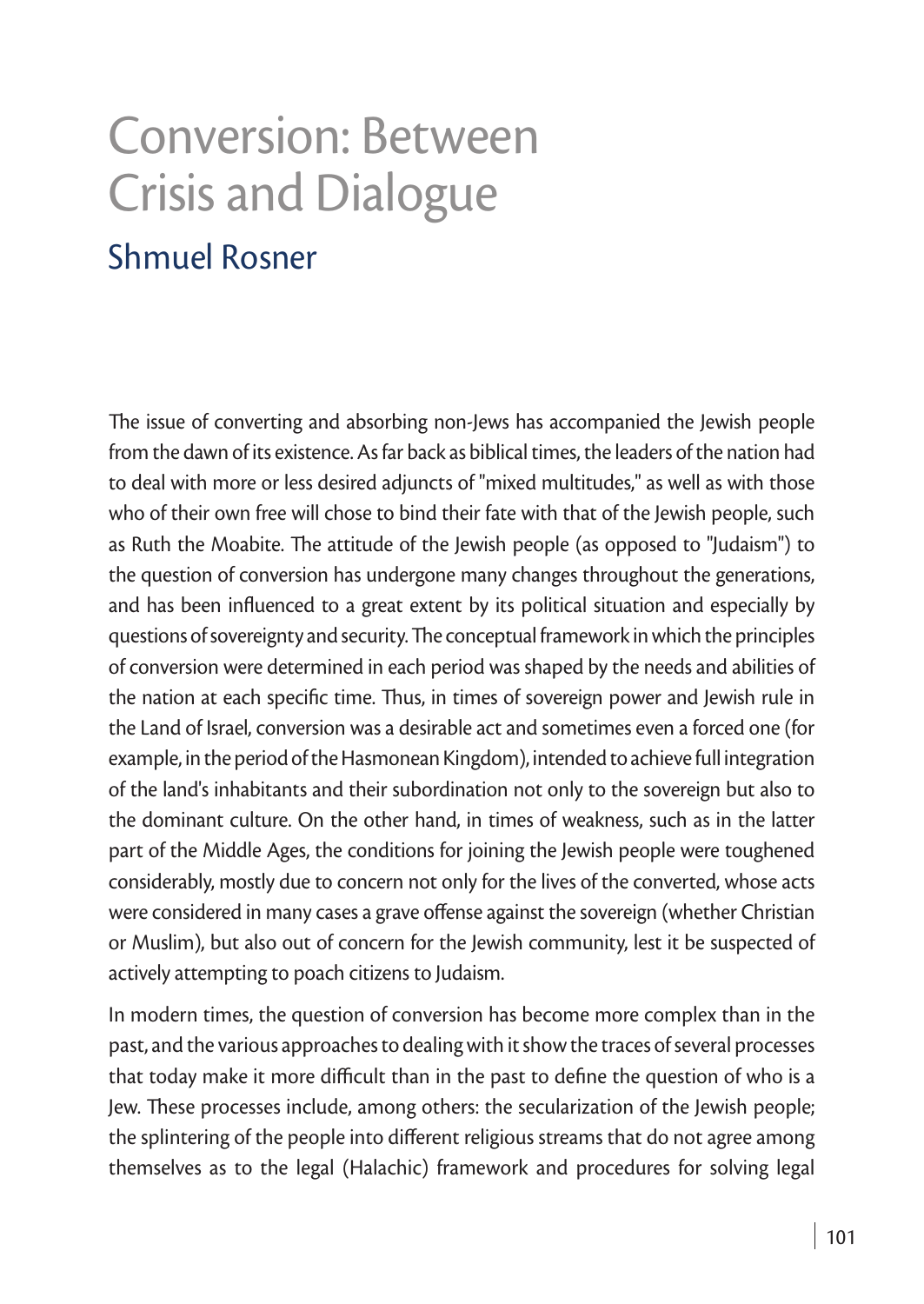questions; the split between the Jewish community in Israel and the Jewish Diaspora, both of which have different reasons for encouraging conversion; the establishment of the State of Israel, which granted the status of "Jew" procedural-legal importance in Israeli society; the fact that Israel has become a flourishing country, which creates an additional incentive for immigrants to join the country and the Jewish majority; institutional power struggles in Israel and the Diaspora between various groups interested in increasing their influence by controlling the conversion process; the radicalization of the "ultra-Orthodox" factions that draw an extremist line in matters of conversion, which other factions find it difficult to cross and so on.

It was easier too, to deal with the complex problems of conversion at an earlier point in Israel's history. Thirty, forty and fifty years ago when Rabbis Uziel, Yosef and Goren were the chief rabbis the realization of the Zionist dream was still fresh. These rabbis saw themselves as having a historic task of adapting the Halacha to the new miraculous reality of a reborn Jewish state. They considered it their duty to make the existence of the new Jewish state and its needs a consideration in their Halachic deliberations. Hence they were able to deftly solve the problems of the Jewishness of the Bnei Israel community of India and of the Ethiopian Jews. Today's reality is very different. The prevailing zeitgeist both abroad and in Israel is much more "post-national" and even post-Zionist. The Zionist ideal has lost much of its allure and the state itself has lost some of its charisma and "sacredness." In such an environment rabbis are much less inclined to view the state and its needs as a bona fide Halachic consideration and much more likely to make paramount their own partisan views and the pressures that they feel from their immediate communities and environments.

The difficulty of defining who is a Jew, and accordingly, the increasingly difficult task of agreeing upon the nature of the "gateway" to the Jewish people (conversion), has accompanied the Jewish people throughout history. From time to time a crisis erupts when a change in policy is made regarding the question of conversion. In the case of the State of Israel this happens when a court decision or the legislature attempt to change the rules regarding who is a Jew and conversion procedures. Such a crisis arose recently in response to the attempt of Yisrael Beitenu MK David Rotem, with the agreement of the ultra-Orthodox parties in the Knesset, to change the conversion law. This attempt led to a heated confrontation between the supporters of the law and its opponents, especially in the Diaspora. In the end, it led to the suspension of the proposed law pending further clarification, in the form of a dialogueue. Unrelated to the many questions arising from the debate over this specific legislation (part of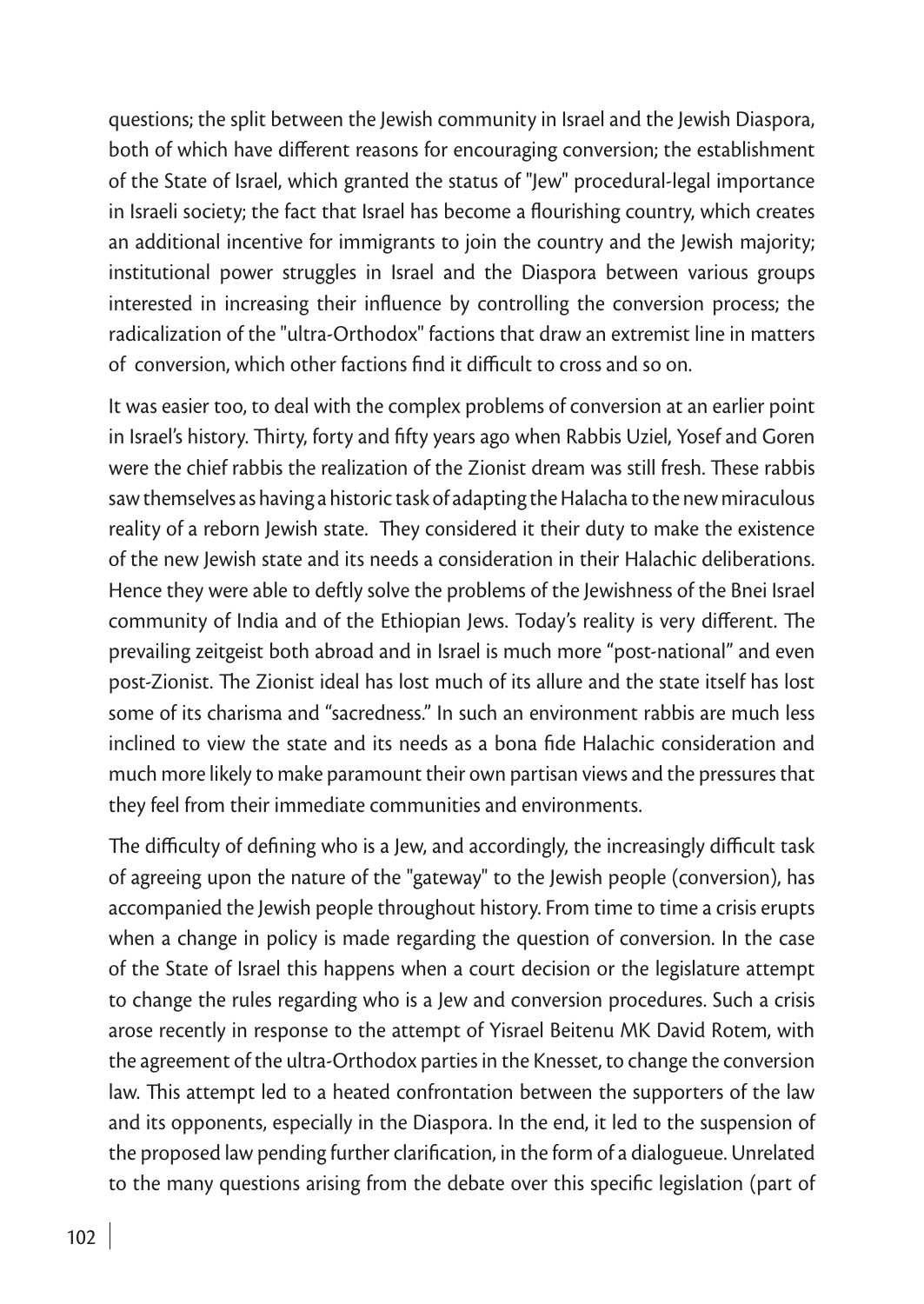which will be detailed below), the Rotem Bill crisis has led to renewed interest in the issue of conversion and its various components. The question of who is a Jew is the cornerstone of an overdue ideological reckoning regarding the identity of Israel as a Jewish nation-state, and the relations between Israel and the Jewish communities of the Diaspora, led by the United States in which, outside of Israel, the largest Jewish community resides. The identity of Jewish communities around the world, which have different characteristics and for whom it is difficult to determine precisely what connects them to one another and what makes them all together a distinct Jewish people deserves further inquiry and debate.

This paper will not discuss all the details being argued about in connection to the conversion procedures in the various Jewish communities, but rather, it will outline guiding principles for the foundational positions of different approaches to the issue of conversion.

#### Who is a Jew and what is Conversion?

The question of who is a Jew is too convoluted and complicated to attempt to summarize in this short position paper. However, it must be said that there are several approaches to this matter, which are difficult to reconcile. Some see "Jewishness" as a voluntary matter, subject to each individual's decision – that the central factor in determining one's Jewishness is his or her declaration of belonging to the Jewish people. In many cases, especially in the Israeli context, this declaration is expressed in a sociological affiliation to the Jewish people, meaning an "Israeli-Jewish" lifestyle – studies in a Jewish school, relations with Jewish friends, commemoration of Jewish holidays, service in the IDF, etc. This factor was a decisive one in the 1970 Israeli High Court of Justice 5-4 ruling in the Shalit case – which was met by heavy political pressure leading to a change in the Law of Return limiting the definition of "Jewishness." Benjamin Shalit, an Israeli Jew, married a non-Jew abroad and moved back to Israel with her where they had two children. An atheist, Shalit wished to register his children, Israeli citizens, as being of Jewish nationality without recording any religious affiliation. When the registering clerk refused, Shalit turned to the Supreme Court of Justice. The Court decided that the question was not whether the mother of Shalit's children was Jewish or not, but whether the registration clerk had a reasonable basis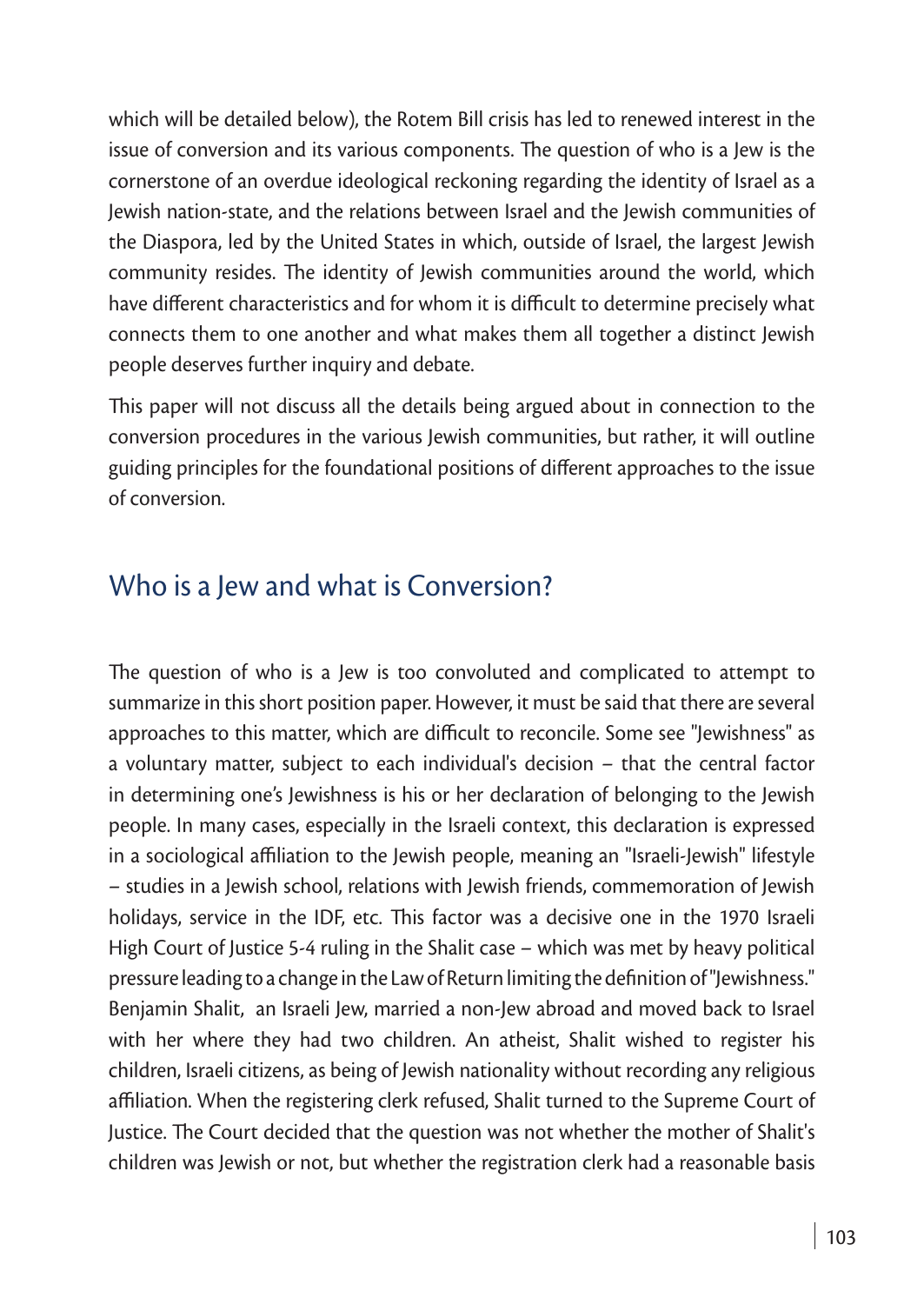to assume that Mr. Shalit's declaration of their nationality was false. Judge Zussman ruled in Shalit's favor finding that: "the determination of a man's affiliation to this or that nationality and religion is derived – principally – from his subjective feelings on the matter."

Following this judgment the Law of Return was changed to read "a Jew is a person born to a Jewish mother or who converted and is not a member of another religion." Of course, as the definition of Jewishness determines whether the individual is part of the Jewish people, the declaration itself has value, according to most interpretations, only if it does not clearly and obviously contradict the desires and values of the community. In this context, even the most liberal commentators on the issue of Jewishness, especially in the Diaspora, would refuse to accept as a Jew someone, who, while choosing Judaism, also declares his faith in Jesus Christ as the Messiah. Similarly, the Israeli Supreme Court in 1962 invalidated the individual declaration of Oswald Rufeisen (a case known as "Brother Daniel") as to his 'Jewishness" – even though he was Jewish according to the Halachic definition, and even though he came from a Jewish home – determining that the definition of a Jew has binding religious and national implications. The court refrained from creating an exact definition of the question of who is a Jew, but did decide in a majority vote (the minority position of Judge Haim Cohen accepted the pure "individualist" position, according to which whoever says he is a Jew must be considered a Jew) that the aforementioned citizen was not a Jew since he had converted to Catholicism and continued to hold his Christian faith. This is a definition by negation and does not answer the question of who is a Jew.

At the opposite pole from the individualistic position there is an approach that for the sake of convenience we will call here Halachic (more precisely, Halachic-Orthodox). In its strictest version, this approach holds that only two kinds of people may enter the Jewish people: whoever is born to a Jewish mother, or whoever declares a desire to join the Jewish people and goes through a lengthy conversion study process culminating in a conversion ceremony (ritual circumcision, ritual immersion). These converts must accept the Orthodox version of the mitzvoth. According to this approach, the conditions of conversion are not only rigid and inflexible, but they also obligate converts to adhere to punctilious religious observance. Thus, according to this approach, it is possible and sometimes necessary to annul conversions. A great majority of conversions carried out in Israel and in Orthodox communities in the Diaspora are some modified version of the Halachic approach. On the other hand, many conversions among those carried out in Progressive communities in the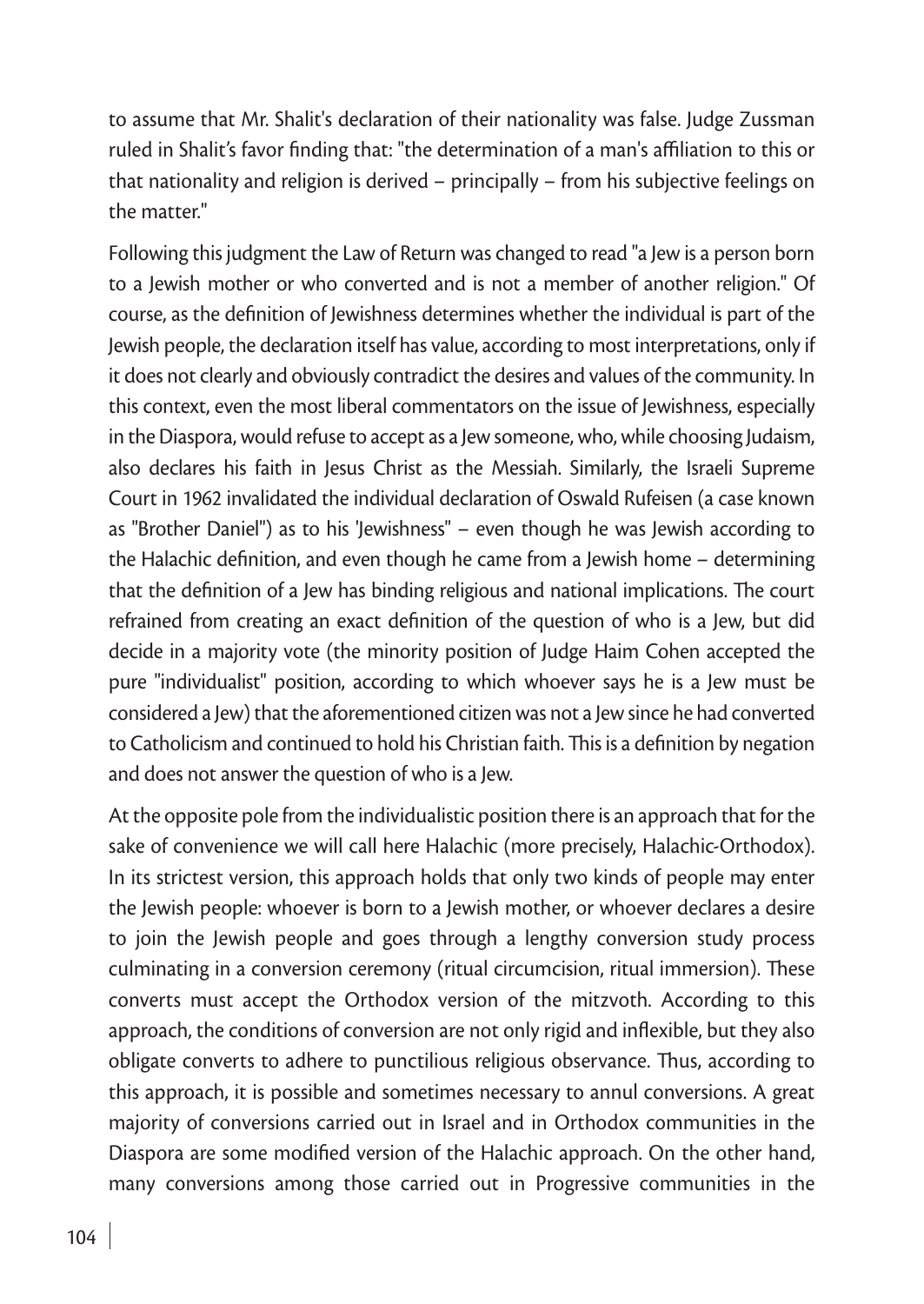Diaspora and a smaller number of the conversions carried out in Israel tend toward the individualistic pole, although most often, some of the ritualistic elements included in Halachic conversions are practiced.

There are many versions of the conversion process between these two poles, but it is possible to draw some lines according to which each approach can be placed in its appropriate camp regarding entry into Judaism. In each of the following points the stand taken by each approach in relation to a specific question defines its place in the debate :

- To what extent is the degree and manner of "keeping the mitzvoth" after the conversion a matter of personal choice for converts. In other words, to what extent does the voluntary affiliation with the Jewish people dictate a predetermined code of behavior to which one must adhere in the future?
- How meaningful is Jewish involvement other than the traditional keeping of the mitzvoth. In other words, does the civic integration of an individual in a Jewish community have bearing on the question of conversion? A common example in this context is that of certain immigrants from the FSU who serve in the Israeli Army as Jews while not recognized Halachically as Jews.
- In forming conversion policy, should the Halachic-procedural protocol be the determinant factor, or should the role of Halacha be more instrumental: finding appropriate solutions that match the political and demographic priorities of the Jewish people as determined by its leadership, whether civil, rabbinical or political?
- Of course, even among those who agree that political priorities factor in to determining membership, the question is which policy should be preferred: more Jews, but in a less monolithic version, or fewer Jews, who all follow a single code of behavior?

These questions are of course elementary and ultimately reductive. There are, however, practical considerations, which make avoidance of any absolute verdict on the question of who is a Jew the most desireable approach. The question asked with this additurde in mind is couched in the assumption that a resolution that would be acceptable to all is too difficult or impossible and would involve confrontations and controversies, the social costs of which would be too high. Those tending to suggest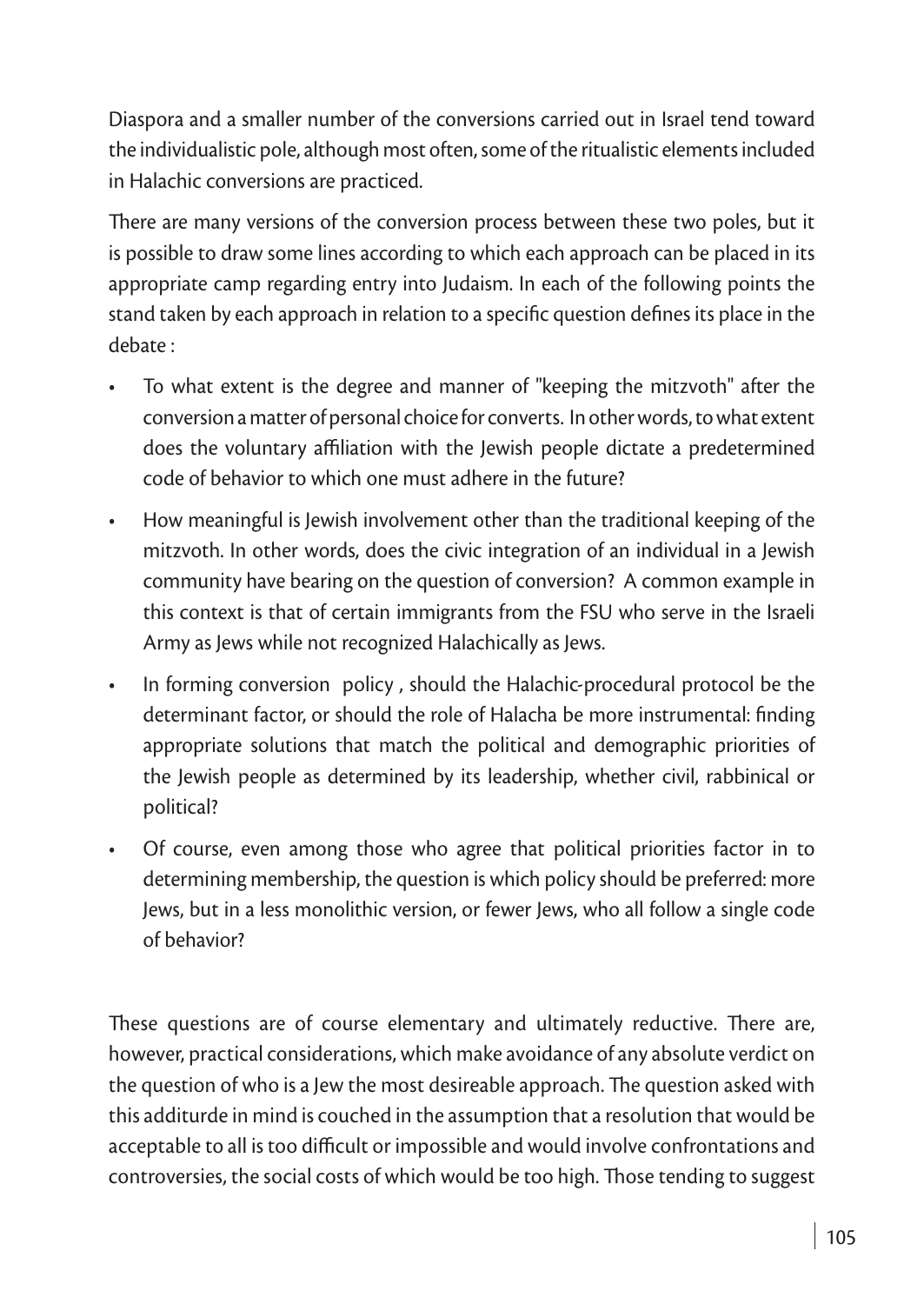practical solutions to the concrete questions of conversion comprise a separate and quite large group, which, for the sake of convenience, we will term the practical camp. In this camp there are Orthodox rabbis who believe in principle that every individual wishing to convert should be required to vow to keep all the mitzvoth according to Halachic code, but who are willing to take a practical approach, knowing full well that some converts will not. Supporters of this practical approach are willing to turn a blind eye knowing that their critics will accuse them of hypocrisy or dishonesty, in order to permit the acceptance of converts for political or social reasons. One example of a social reason would be the conversion of a non-Jewish partner of a Jew; an example of a political reason would be the conversion of foreign workers in order to preserve the demographic balance in Israel.

In a 1970 case in Israel, the Ministry of Interior refused to accept the conversion of Helen Zeidman, a Reform Jew who had been converted in the United States. In Israel she was converted by Rabbi Shlomo Goren, at the time Chief Rabbi of the IDF. Ultra-Orthodox rabbis vigorously protested, charging that Zeidman lived on a secular kibbutz and would therefore not keep a Halachic lifestyle. Rabbi Goren sought the support of Rabbi Ovadia Yosef, then Chief Rabbi of Tel Aviv. In a published opinion, Ovadia Yosef explained that Zeidman had accepted the burden of mitzvoth during the conversion process, and while recognizing that environmental circumstances did indeed justify suspicion that Zeidman might not keep the mitzvoth in the future, that still did not invalidate her declared intention before the conversion court.

It is noteworthy that even among those that currently adopt a practical approach, a distinction must be made between two main groups:

- Those who believe that the wisest approach is at the outset/Lechatchila, favoring flexibility and eschewing rigid definitions that inhibit applying creative solutions to changing situations. The supporters of this pragmatic approach wish to avoid a comprehensive, sweeping discussion of the questions: Who is a Jew? and What is conversion? They prefer to concentrate instead on possible solutions.
- Those who believe that the wisest approach is post factum/bidiavad, argue that fundamental questions must be sorted out and desire to reach comprehensive definitions as soon as possible. Proponents of this approach suggest practical solutions, but only with increasing discomfort. Creative solutions are viewed suspiciously, and often perceived as synonymous with turning a blind eye, hubris or granting excessive flexibility to conversion criteria.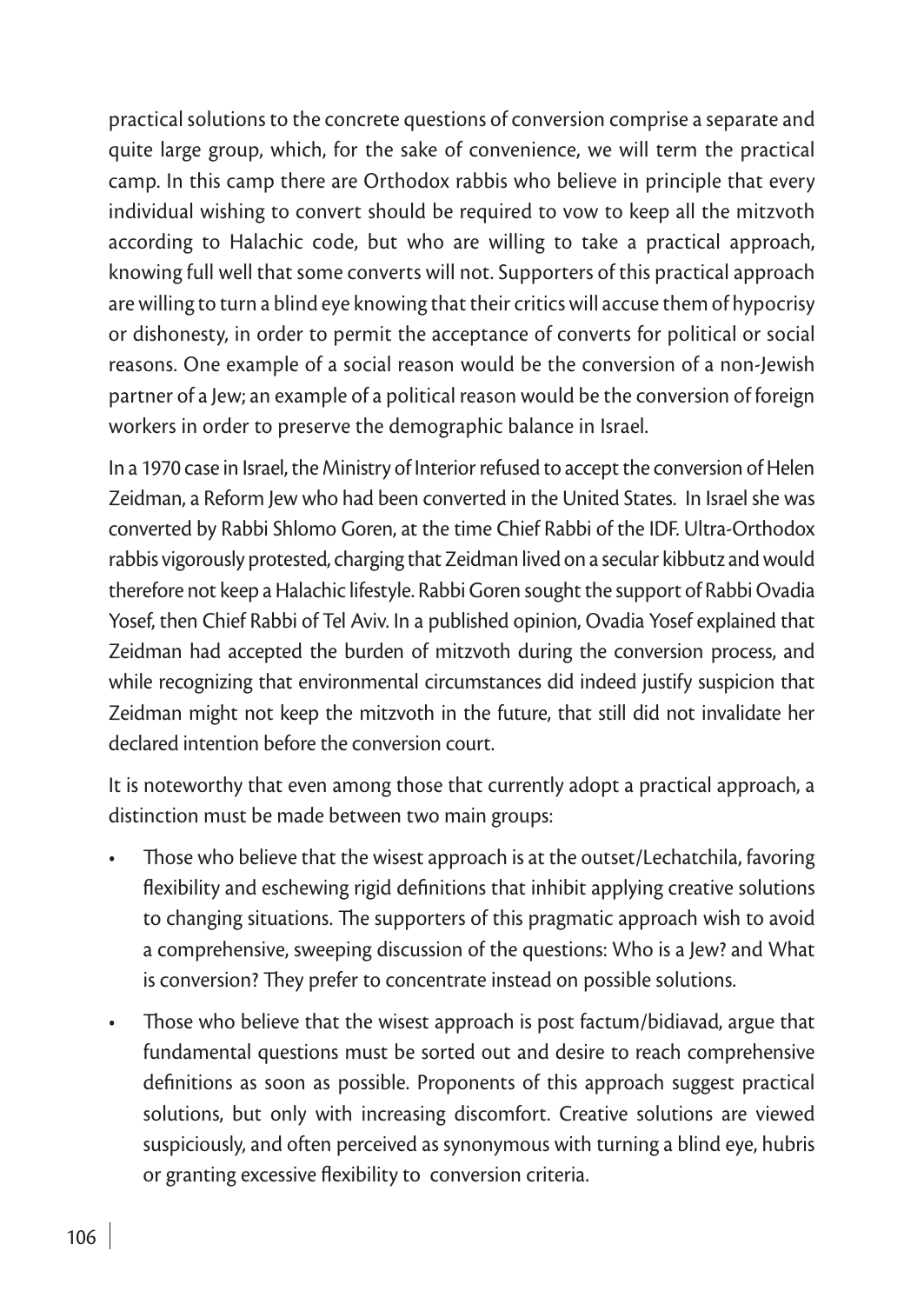## The Challenges of Conversion in Israel

The challenges of conversion in Israel are influenced by its definition as the Jewish state, and the fact that it absorbs immigrants. Issues of conversion are characterized by a constant and unresolved tension between Israel's liberal democratic values and its lack of separation of "synagogue and state." These characteristics inevitably lead to power and influence struggles over ideology including determining the degree of Jewishness of the Jewish state. The issue of conversion, in this context, serves as a yardstick by which various groups measure their influence. Fundamentally problematic differences over core issues — Jewish identity, affiliation with the Jewish people and the validity of Jewish values — compound the difficulties stemming from the legal implications of various rulings on the status of individuals and groups within Israeli society. Therefore: the tension concerning conversion in Israel refers both to an ideological question: Who is a Jew? as well as to a procedural one: Who decides who is a Jew?

The issue of conversion does not usually top the Israeli agenda for a number of reasons:

- Most Israeli citizens are Jews and therefore the questions of Jewishness and conversion do not routinely come up in the context of interpersonal relationships. Most Jews in Israel marry Jews, and most non-Jews in Israel marry non-Jews.
- Most Israelis have little day-to-day contact with non-Jews (with the notable exception of FSU immigrants, and even in their case the problem is mostly limited to non-Jewish women whose children are not registered as Halachically Jewish), and therefore are not influenced by pressures from a non-Jewish environment. They are not exposed to pressures to convert out, are not usually worried that the next generation will not be Jewish, and do not have to deal with an environment that regularly requires admission of non-Jewish elements to the Jewish people.

The continuing conflict between Israel and its neighbors further increases the strong feelings of kinship among Israeli Jews and further reduces the pressures that would have otherwise created the need to deal with immediate questions of affiliation.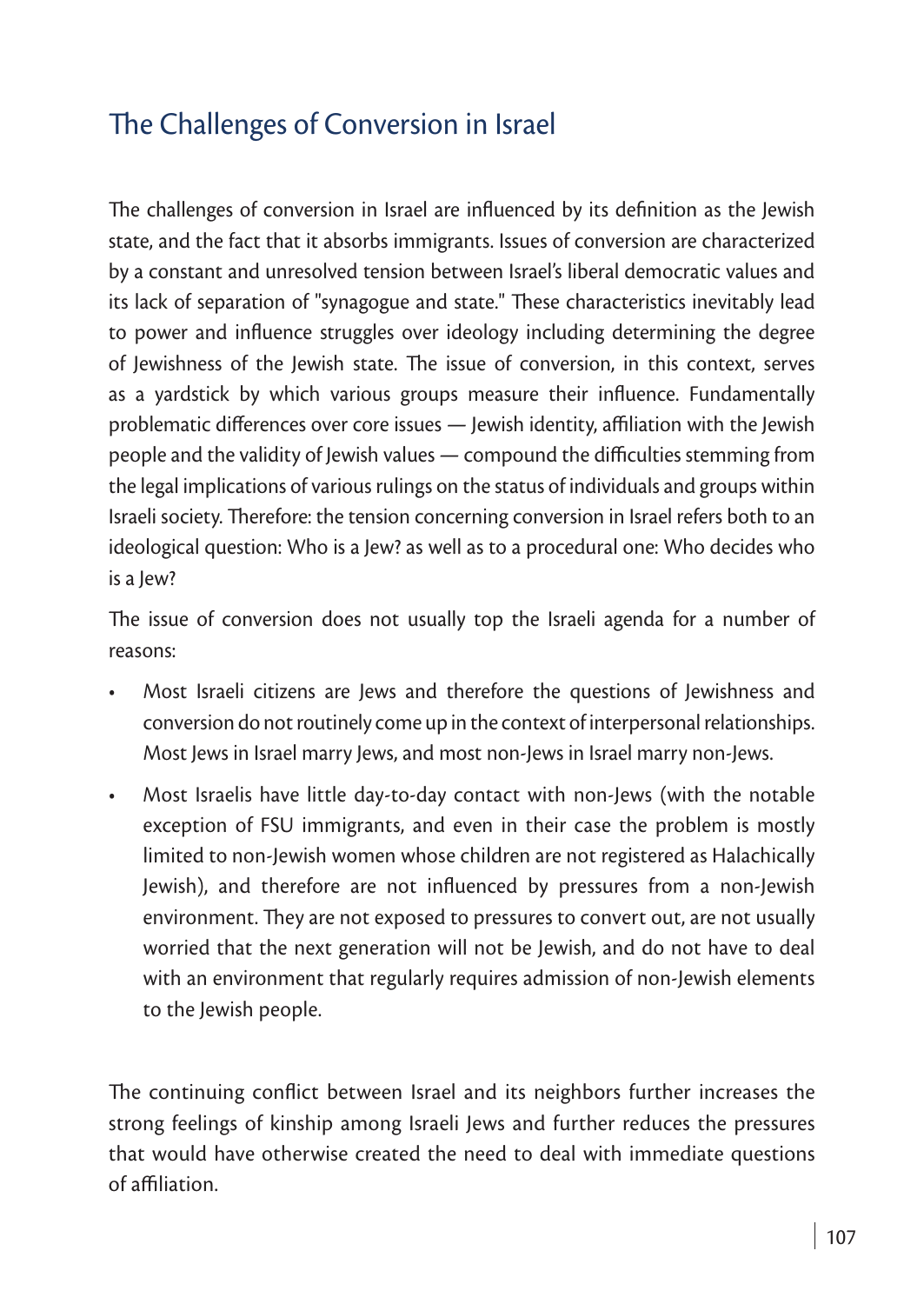However, from time to time Israeli society has to deal with these questions. In recent years the need for such engagement has increased for a number of reasons:

- The large wave of FSU immigration included a group, larger than what had been customary in the past, for whom the Jewish status of some of its members members was controversial. According to data from a 2010 Itim Institute report, there are 310,000 potential candidates for conversion in Israel, but each year only a few thousand are converted. A huge majority of the pool of potential candidates are FSU immigrants, but most of those actually converting are immigrants from Ethiopia (60% as opposed to 29% FSU immigrants).
- Court rulings on issues relating to Jewish identity have increased pressure coming from both the Orthodox religious establishment and the Progressive groups; the former fear the loss of power and influence, and the latter wish to weaken the power of the Orthodox rabbinical establishment.
- • A growing desire of Diaspora Jews to be involved in the discussions and procedures relating to the Jewish identity of Israel increases the external pressure to change the existing situation.
- More difficult to examine, quantify and verify, is the growing feeling among some Israeli elites that Israel's "Jewishness" requires a new, more flexible definition. With the departure of the founding generation, which was concerned with building and securing the country, a new generation has arisen, many of whose sons and daughters have noticed that the "Jewish" state is lacking in sufficient Jewish content, but do not wish to accept the "ready-made" Jewish content offered it by the rabbinical-Orthodox establishment. Rather, some wish to establish an ideological alternative that is also Jewish, but not necessarily rabbinical.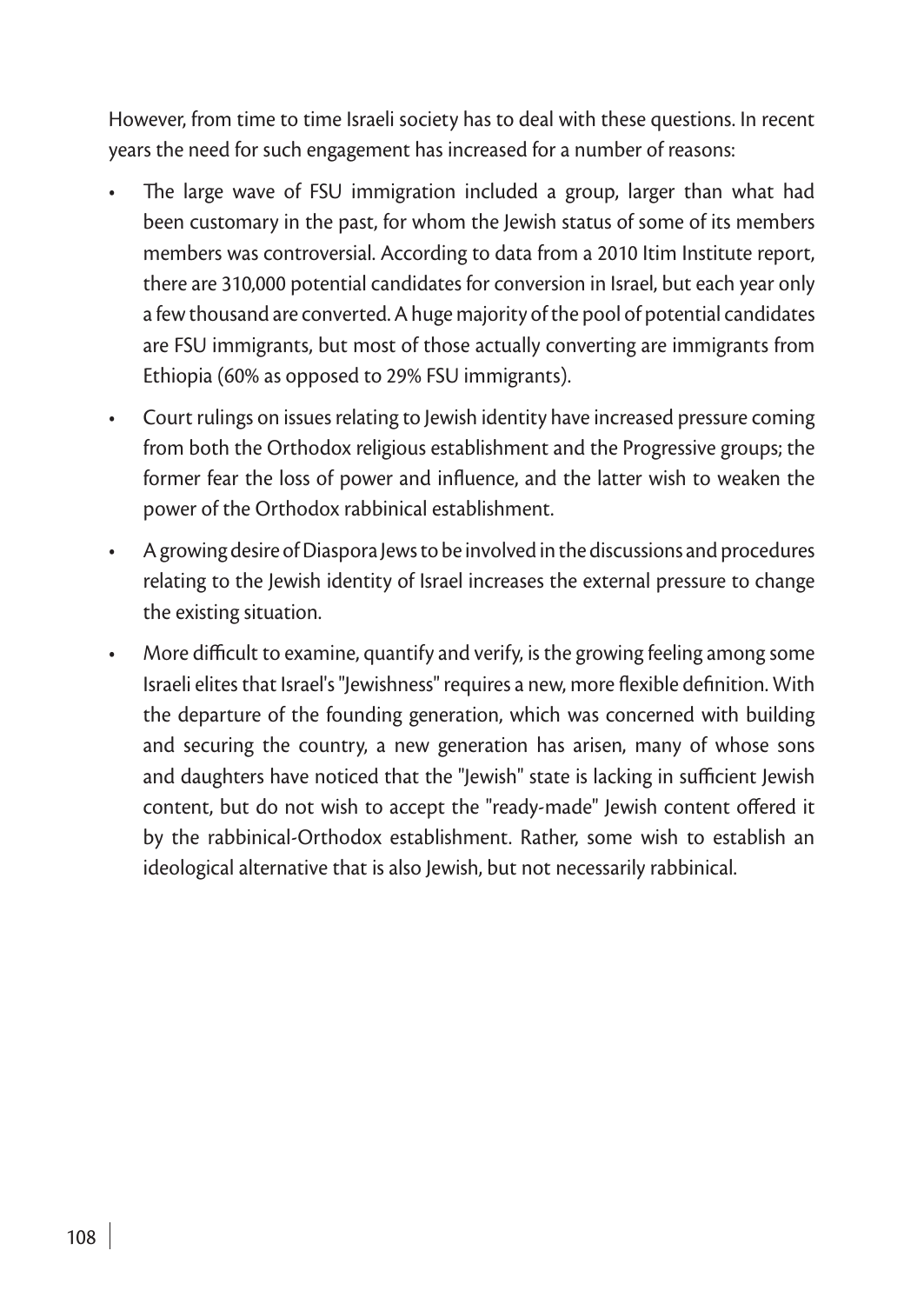#### The Rotem Bill as Allegory

The Rotem Bill, which made headlines and caused the conversion crisis of 2010, can serve as a case-in-point for examining the various parameters that are dominant in the debate over the challenges of conversion in Israel. The basis of the bill is the understanding that there is a pressing need to find a solution for hundreds of thousands of immigrants, nearly all from the FSU, who are not Jewish. This need is partly grounded in national considerations – so as to prevent the development of a growing non-Jewish minority that could alter the demographic balance and diminish the proportion of Jews in the overall Israeli citizenry. It is also grounded in humane, individual considerations – the desire to relieve difficulties in integrating into Israeli society, to enhance the ability to be an active part of the majority, and to navigate the legal landscape of marriage and burial, a terrain governed by the Rabbinical-Orthodox establishment.

The problems the Rotem Bill encountered also stem from the general parameters presented above. The bill's earliest iteration suggested an outline for legislation whose underlying principle and goal were practical: allowing conversion through less strict routes would offer non-Jewish immigrants a more attractive way of joining the Jewish people. The bill's final version, however, encountered sharp resistance primarily from Diaspora communities but in Israel too. It presented a model that to many seemed to leap beyond the practical realm and bring a law to vote that reaches decisive conclusions on fundamental issues regarding who is a Jew. By granting increased authority to the Chief Rabbinate of Israel, whose reigning attitudes are perceived as being close to those of the ultra-Orthodox public, indicate an increasing Halachic divide.

Belief that the original bill was changed not only in its details but also in essence, from a practical law to a fundamental law, raised a formidable group of opponents consisting of Jewish leaders in the Diaspora, and secular or progressively-identified Israelis. Prime Minister Netanyahu, wishing to avert both a coalition crisis in his government (with Yisrael Beitenu and the ultra-Orthodox parties supporting the law) and a crisis in Israel-Diaspora relations, suspended the bill. It must be mentioned that there are those who argue that the Rotem Bill, in its skeletal form, was, in any case, a law with fundamental implications. According to their argument, privatizing the procedure so that lenient rabbis could more easily perform conversions would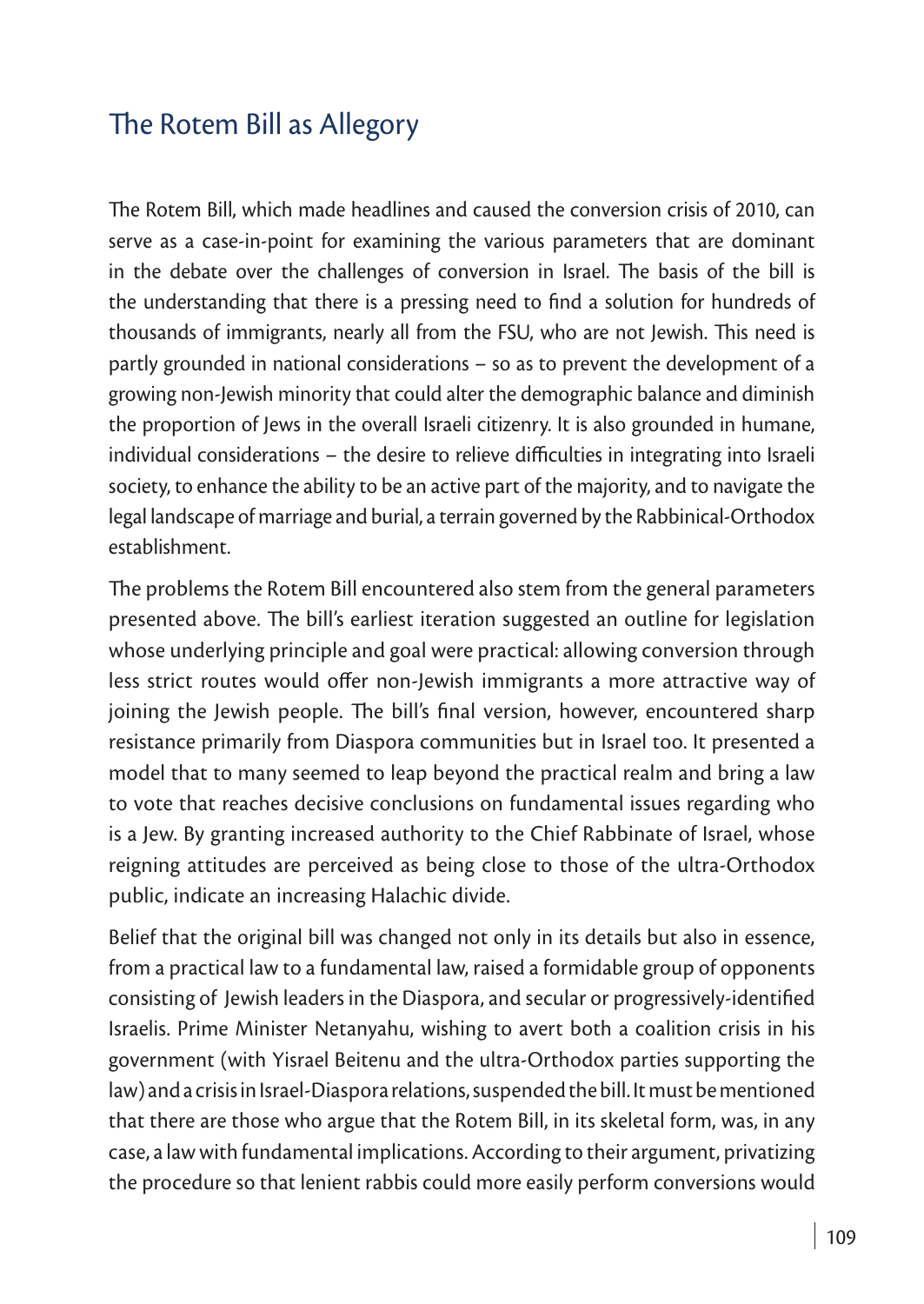dictate a new, de facto definition of who is a Jew, lowering the bar for potential converts currently unable to pass through the gateway.

The majority of Rotem Bill supporters use three arguments to make their case:

- First, they deny the claim that the bill affects fundamental issues and the question of who is a Jew. Proponents argue that its main thrust is to pave an attractive way to conversion. They claim that opposition to the bill principally arises from inadvertent or intentional misreading of the law's language and implications. These mis-interpretations are usually due, so they say, to power struggles between the establishments representing the various streams of Judaism, and between leaders in Israel and the Diaspora.
- • Second, among supporters of the Rotem Bill, some think that excessive Diaspora interference caused the bill's suspension. They believe that the bill's intention is to resolve a problematic Israeli situation (the conversion of immigrants from the FSU), and not sufficient cause for outside interference. Actually, this is a "controversy within a controversy" - not only concerning conversion itself and not only concerning the question of who determines the conversion procedure in Israel, but also concerning Israel-Diaspora relations and the degree of intervention the Diaspora is required or allowed to have in Israeli policy.
- Third, some supporters of the Rotem Bill are willing to stipulate that it is problematic in its begging fundamental questions. However, they usually argue that the fundamental implications are negligible compared to the practical solution the bill offers. In other words: even if it is necessary to pay a symbolic fundamental price in order to offer a practical solution to the conversion problem of hundreds of thousands of Israeli residents, it is worth it. Further, they contend that political constraints, due to the opposition of the ultra-Orthodox parties, would not allow passage of a different bill or a skeletal version of the current bill. They hold that in choosing between a solution everyone perceives as perfect and a solution that despite its flaws still offers relief to non-Jewish immigrants wishing to convert, one must favor the urgent concern (a solution for immigrants) over the important one (consensual agreement on the issue of conversion).

It must be noted that the Rotem Bill did not appear out of nowhere, at the whim of one legislator or another. It is not the result of hasty, impulsive decision-making,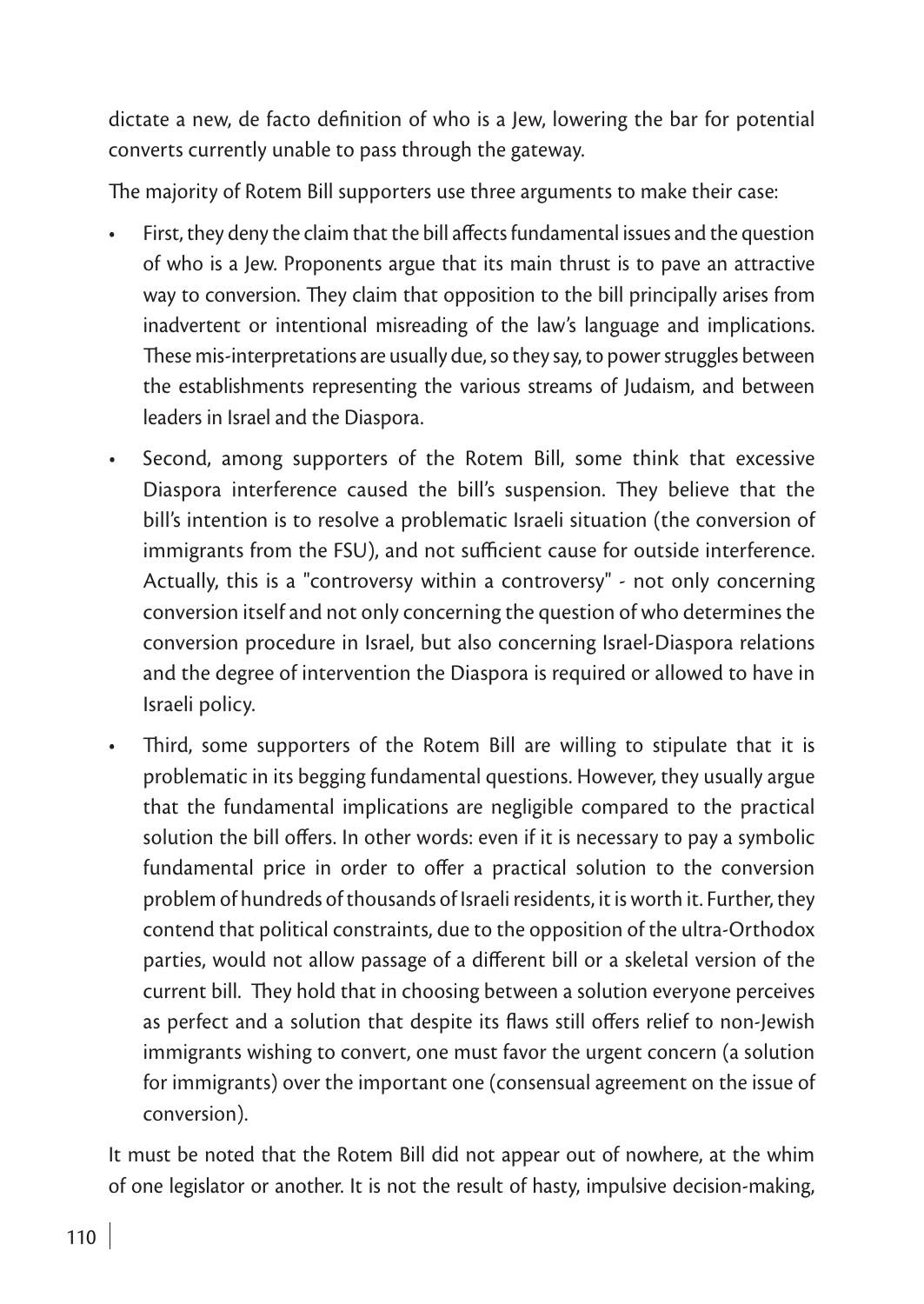but arose, rather, from a continuing conversion crisis in Israel. This crisis refers to the fundamental aspects of conversion (who is a Jew) as well as to its procedural aspects (who decides). In short, the crisis encompasses many secondary issues relating to conversion: legal problems that have remained unresolved by the courts and the Knesset, the difficulty of forcing rules on a recalcitrant establishment (usually the Ministry of Interior, traditionally controlled by the ultra-Orthodox), and the difficulties suffered by converts following conversion due to policies of the Chief Rabbinate, which do not always follow the spirit of civil law. But beyond these mostly procedural problems, which are not insignificant, the Israeli conversion crisis is the product of an ongoing difficulty in fundamentally settling the issue of "the gateway." A prominent example of this difficulty is the lack of progress in establishing a joint conversion court for all the streams. One could say that the Ne'eman committee, which formulated a generally agreed upon policy of conversion, ultimately failed. In essence, it had hoped to bring about consensus regarding Israeli conversion procedures that would settle the controversies. Its policy was based on concessions – on the part of the rabbinical Orthodox establishment, which agreed to accept the involvement of the Progressive streams in the conversion process, as well as on the part of the Progressives who agreed that the final, binding stamp of conversion approval would be rabbinical-Orthodox. This failure marked both the end of a period in which an effort was made to bring about a comprehensive, consensual solution to the controversy over conversion in Israel, and the renewal of the "conversion wars" between the various streams.

In recent years these wars reached a vocal crescendo in response to the annulment of past conversions, when a strict rabbinical judge (Rabbi Sherman) canceled the conversions of a lenient rabbi (Rabbi Haim Druckman). These were annulments of conversions that had already been recognized as valid by those authorized to convert, challenged Israeli conversion policy on a basic level (Rabbi Sherman refused to agree to a policy of turning a blind eye) – and only further complicated the procedural questions related to conversion. In his dramatic annulment decision, which created a public uproar, Rabbi Sherman not only challenged the "lenient" rabbinical establishment, but even more so, attempted to present an aggressive front vis à vis the Israeli Supreme Court, which in past decades, in the absence of definitive arrangements on conversion, has been charged with deciding cases concerning conversion and Jewish identity. It is noteworthy that in most cases the court tended, as far as possible, to stay within the realm of practical rulings and avoid rulings with fundamental implications. The court has received criticism from those expecting the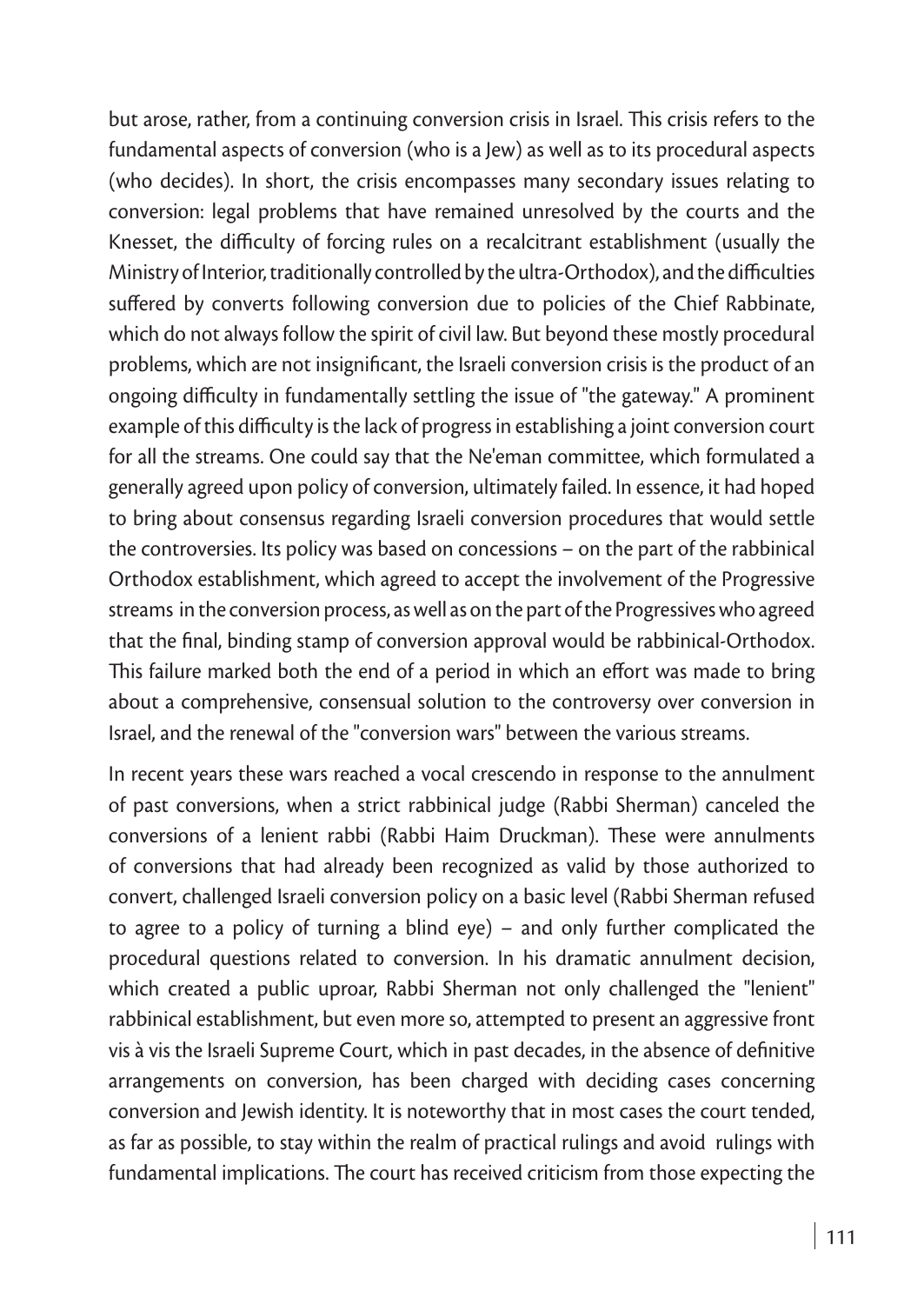justices to fill the void created by legislators, who cannot or do not wish to resolve such issues through legislation.

The Rotem Bill attempted to create a new situation, but for the meantime has failed. The debate attending the bill reflected the conversion crisis in Israel resulting from the absence of consensual conversion arrangements. The power struggles persist between the Chief Rabbinate and the Orthodox parties and the Progressive factions (and in a softer version the "lenient" Orthodox organizations and rabbis), as does the inability to convert hundreds of thousand of immigrants. Once again the Supreme Court is likely to be forced to issue rulings as a result of legislative impotence. This crisis requires governmental and parliamentary action but once again the parties involved are becoming more and more entrenched in their positions and the probability of reaching a consensual solution is not high.

If this state of affairs continues, we can assume that in the next few years one of three scenarios will come to pass in Israel: 1) no conclusion will be reached and Israel will pay a social price in the immigrant community; 2) a forceful political decision will be made, favoring one side or the other, according to the composition of the coalition at the time, which will have a social cost in the ultra-Orthodox public or vis à vis the Jewish Diaspora and among Progressive and secular Israelis; 3) resolution of the matter will move to the Supreme Court and will once again bear a political price in weakening the standing of the legislators, and a social price in the groups that disagree with its rulings.

#### The Challenge of Conversion in the Diaspora

Issues of conversion in the Diaspora arise from completely different sources than those in Israel. They are almost mirror images of each other: in Israel the conversion controversy revolves around the question of how to enable those who want to convert to do so, while in the Diaspora, the main issue is attracting those who might not wish to convert, so that they will fulfill the community's desire that they do so. Of course, in the Diaspora many convert entirely of their own volition without needing any enticement. In such cases there are far fewer controversies. In Israel, most conversion controversies relate to legal or procedural matters, whereas conversion debates in the Diaspora almost never reflect legal or procedural issues and only rarely reflect power struggles between the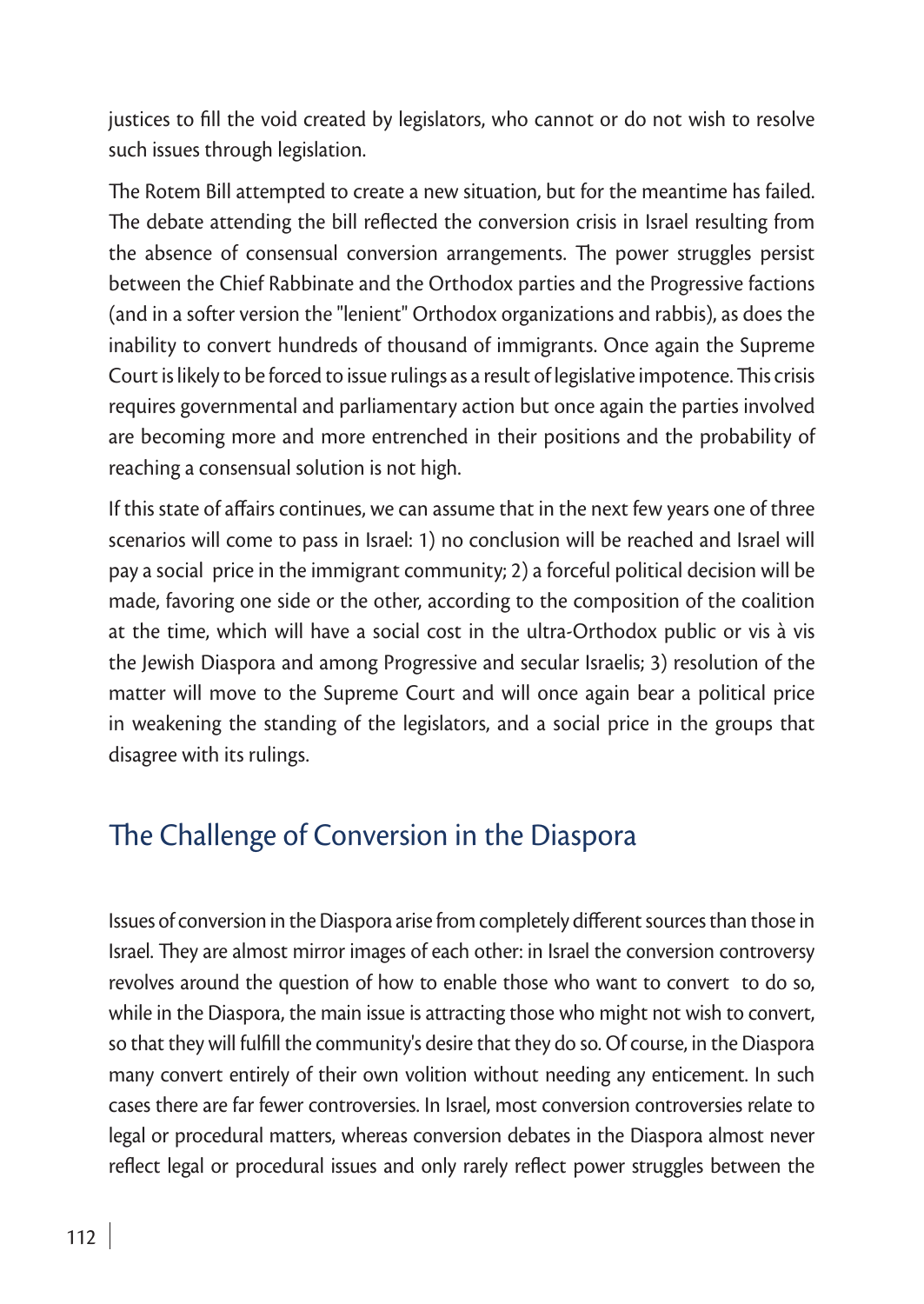various Jewish streams. The issues concerning conversion that require resolution in the communities of the Diaspora relate to three main challenges:

- **The challenge of intermarriage and assimilation:** In societies where the incidence of Jews marrying non-Jews is rising, and in which many households consist of Jews and non-Jews living together, to what extent can conversion offer a way to increase the number of Jews, as an alternative to a reduction in the number of Jews as a result of intermarriage? And perhaps even more than that: to what extent can conversion serve as an instrument to recruit additional members to the Jewish people in Western societies, in which the mobility of individuals between religions is acceptable and commonplace?
- • **The challenge of Jewish "peoplehood":** To what extent will the various conversion procedures of different communities and streams bring about a de facto split, ideological and practical, of the Jewish people – perhaps to the degree that there will be several "Jewish peoples" which cannot mingle, cooperate, identify, not to mention marry each other?
- **The challenge of Israel-Diaspora relations:** The extent to which conversion in the Diaspora is similar to or different from what is customary in Israel, and accordingly, the implications for the image of Jewishness in the Diaspora, as compared to that in Israel.

An examination of the data clearly shows that the Jewish Diaspora is losing more Jews to assimilation than it is able to gain new ones – meaning converts, whether converted in a recognized process or those who convert by the act of declaring themselves Jewish. The data show that, for instance, there is a sharp decline in the number of non-Jewish partners married to Jews, who choose to convert as a result of marriage. This decline is due, first of all, to the willingness of Jews to marry non-Jews who do not convert to Judaism. Indeed the official position of all the main streams in American Jewry, the largest component of the Jewish Diaspora, is that there is an inherent advantage to a partner who converts over a partner who does not. However, in reality, for political and social reasons, most Jewish communities accept the fact that many Jews marry non-Jews and prefer to graciously welcome into the community those couples that remain "mixed." In any case, the pressure from the community to convert and the motivation to do so are reduced as there is little social cost attached to intermarriage and it becomes increasingly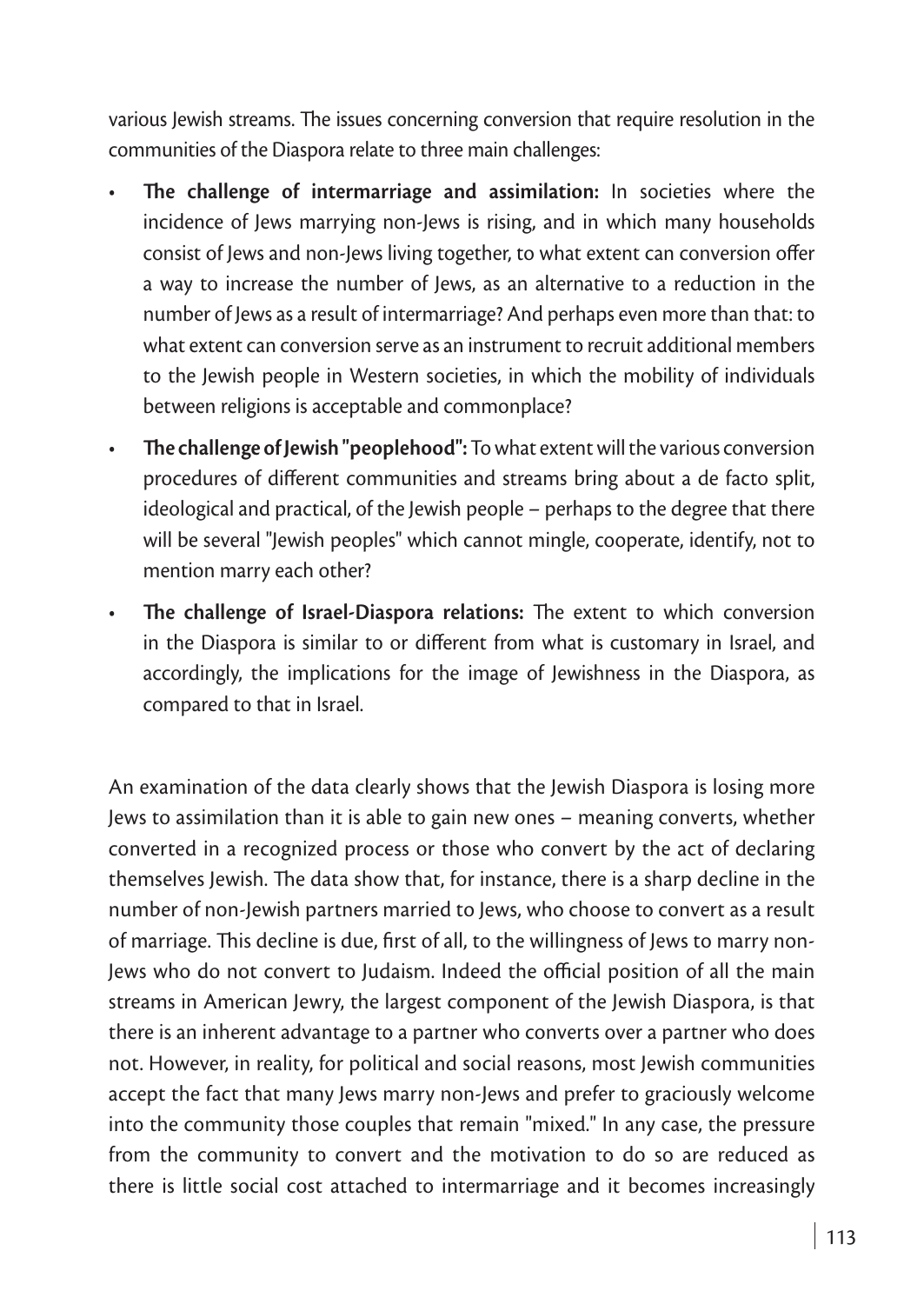commonplace. Mixed families are even becoming active in Jewish community life. In light of this situation, several questions must be raised:

- As it is agreed that a convert is preferable to a non-lewish partner, will a further relaxation in conversion procedures lead to a rise in the number of converts among the intermarried, and following this, a rise in the number of children raised as Jews?
- Will such a relaxation lead to a further, perhaps excessive relaxation of entrance requirements, which some consider to be quite low today as it is? Will further relaxation cause a dilution of the actual significance of the definition of being a Jew?
- Will a relaxation or change in the criteria in some communities lead to rifts between the various Jewish communities?
- Is it possible to determine "general guidelines for conversion" most communities will accept as a binding, minimal threshold and might this threshold prevent rifts?
- Is it even desirable to deal with conversion in broad Jewish discourse, or is it better to leave individual decisions in the hands of the communities and resolve disagreements about conversion in the aforementioned practical way of turning a blind eye or by adopting creative measures?

These thorny questions are even more complex in light of the various streams existing in the Diaspora, which have significant differences in outlook regarding who is a Jew, on various Halachic-legal issues, and on customary practices used to transmit Judaism from one generation to the next. They differ in their additude toward rabbinic authority and in the recognition of the status of rabbis from different groups, not to mention the competition between them over status, prestige, resources and influence in the general Jewish community. These quistions become still more difficult in light of the complex relations between the Jewish Diaspora and the State of Israel, as the core state of the Jewish people and where the largest Jewish community in the world resides. These relations mean that every decision or policy followed by a Diaspora community inevitably has an effect not just on the standing of the individual in relation to his or her community and immediate environment, but also on his or her affiliation with the Jewish nation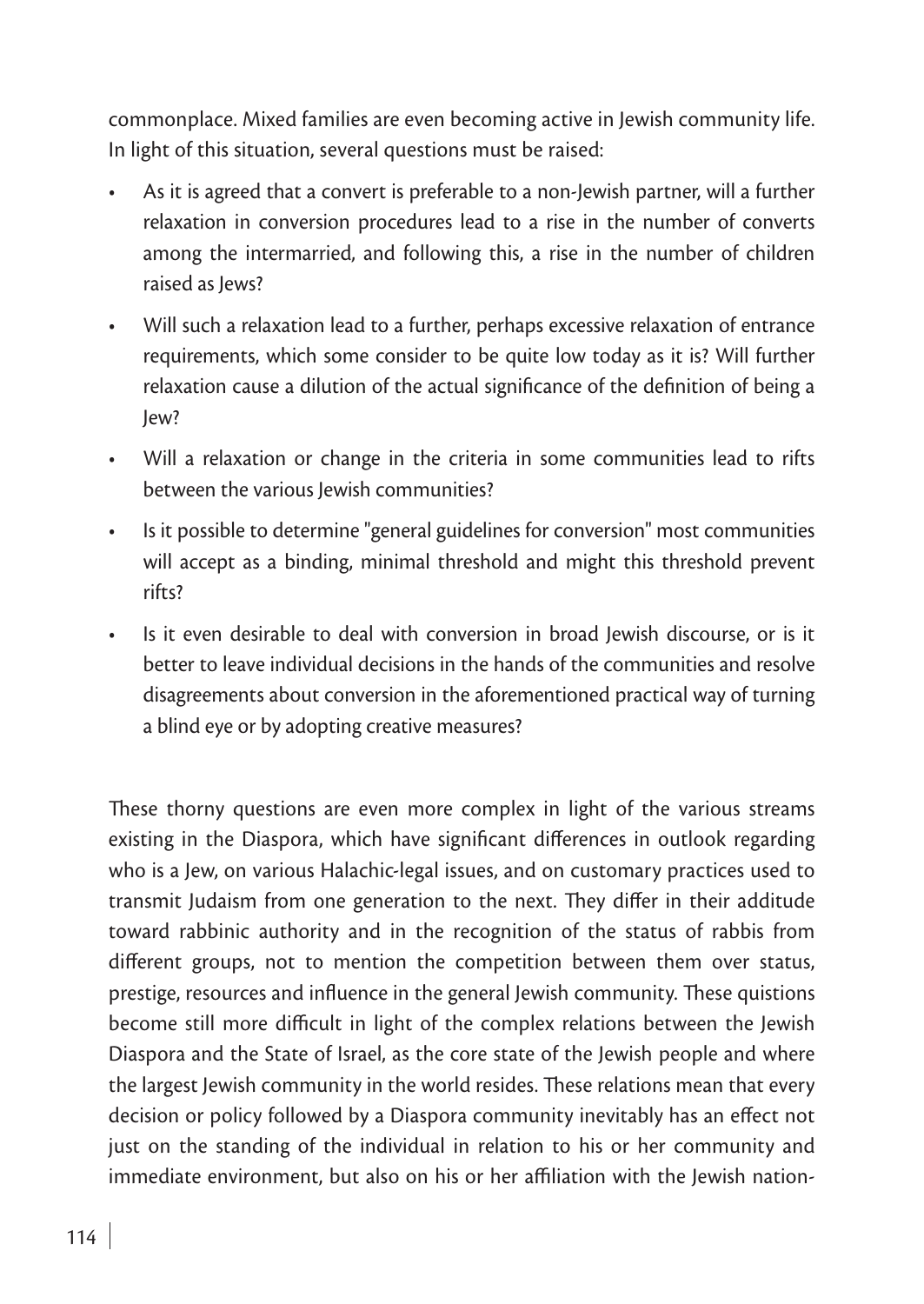state. Thus, there are splits not only between all of the groups of the Diaspora who accept Jews according to different criteria, but also between the members of these groups and the group of Jews in Israel, where conferring the status of Jew has a completely different set of criteria, which is grounded in Israeli law.

In the short and intermediate terms, the challenges of conversion in the Jewish Diaspora seem less urgent than those in Israel, for several reasons:

- Since the definition of a "Jew" does not have any legal effect on the individual, there is no pressure to decide the question of who is a Jew based on an urgent need to solve a concrete problem of individuals or groups such as immigrants in Israel.
- Since the Jewish streams in the United States are well established  $-$  each with its own group – there is no struggle among them like the one that exists in Israel due to the desire of Progressive Jews to achieve the status and recognition currently enjoyed by the Orthodox establishment.
- Since the United States has separation of state and religion, there is no dominant establishment controlling the conversion process and thus no group has a need to either defend or undermine it.
- Since the trend of decline in the number of converts is a process and not a crisis, there is no critical moment at which the leadership is required to make an immediate decision that might turn the clock back (if such a shift is possible).

That said, the challenge of conversion in the Diaspora is no less complex or significant than that facing Israeli society. The apparent trends in the past decade in the Diaspora (again, mainly in the United States) show a change in the patterns of thought of individuals and communities with implications for the Jewish people that may be far reaching. Conversion is, indeed, only one factor out of many that can point to trends and processes, but because it is the factor that expresses most clearly the practical implications of the who is a Jew question, it requires special attention. And of course, in the Jewish Diaspora this attention does not necessarily lead to actions; action in the broadest sense of the word may be impossible there. Some will choose to leave the situation as it is, hoping that the trends will fix themselves over time, and assuming that any attempt to find solutions will lead to intractable crises.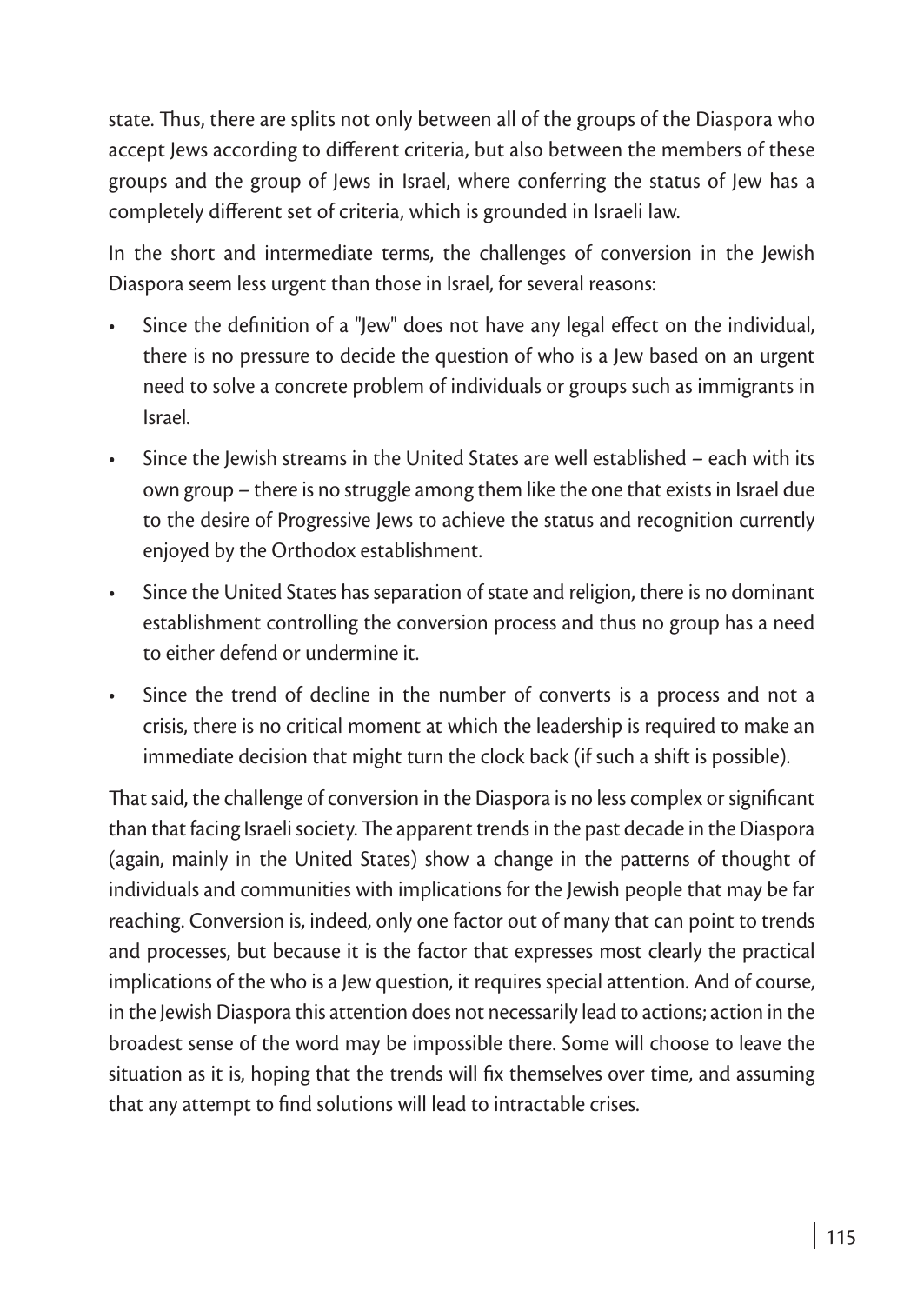#### The Challenges of the Israel-Diaspora Dialogue

The agreed upon sequel to the Rotem Bill is supposed to be a dialogueue, led by the Jewish Agency, with the aim of finding a formula that would enable, on the one hand, passage of a law that will ease the conversion of non-Jews residing in Israel, and on the other hand, do no harm to the relations between Israeli Jews and the Jews of the Diaspora. According to statements heard in Israel and the Diaspora over the past few months, such a formula will require a compromise whose essence is that the drafters of the bill remove the items that are seen as giving additional power to the Chief Rabbinate of Israel and the Orthodox/ultra-Orthodox establishment. A further compromise that some of the bill's supporters find hard to accept, concerns the very need, which has been created, to talk to and to take into account the position of those they perceive as not having a legitimate stake in this issue, whether it takes the form of outside interference in an Israeli issue, which is unacceptable to them, or whether it takes the form of consultation between rabbis and leaders that many of the supporters of the bill do not accept as sources of authority concerning questions of Jewish identity. It is possible that such a compromise will require concessions from the other side as well, first and foremost of which is the understanding that the main path of conversion in Israel remains, at this stage, an essentially Orthodox procedure. In that case, the real casualties of the compromise will be the representatives of the Progressive minority in Israel who wish to acquire for their conversions a status equal to that of rabbinical Orthodox conversions. Either way, the proposed dialogueue will undoubtedly affect the general trends already apparent in the relations between Israeli Jews and their Diaspora counterparts. These trends are creating a paradigm shift in Israel-Diaspora relations, which calls for increased Diaspora involvement in shaping Israel's character, at least with respect to issues that are clearly Jewish in nature, but also with respect to political or policy issues that may affect Jews wherever they are.

It is not at all clear that either side is willing to agree to a compromise on the aforementioned issues. This re-entrenchment to original positions reflects the inherent difficulty of conducting a fruitful dialogueue between groups whose gaps in outlook, mentality, political culture and goals continue to grow.

On the one hand, the Israeli establishment for the most part reflects the wish of some to create an essentially monolithic Jewry, even if not in every detail. To defend their position, some Israelis argue that in a country where there is legal and practical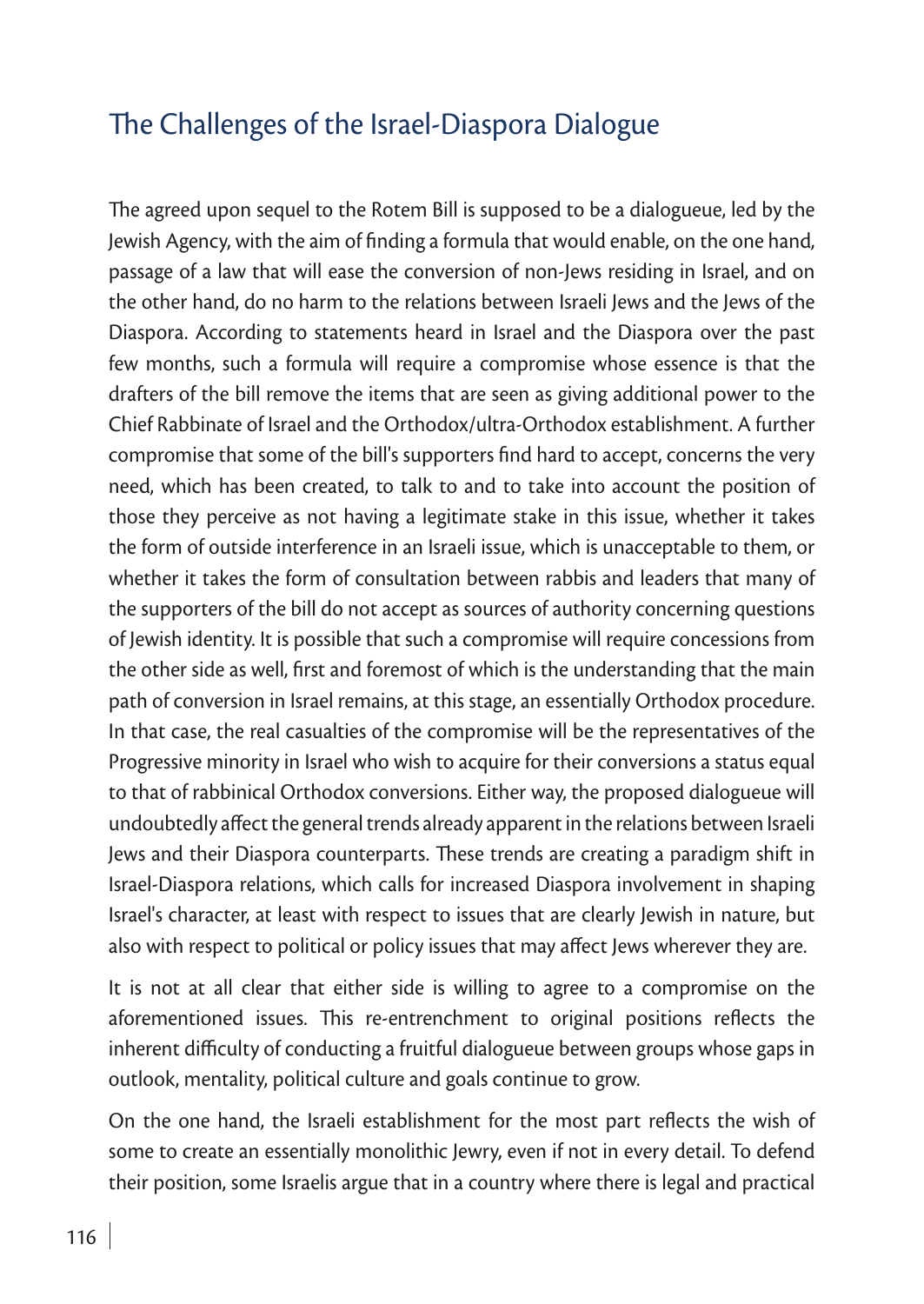importance attached to the definition of who is a Jew, it is not possible to base such a definition on anything other than general agreements, dictated and binding.

On the other hand those who desire a Jewishness dictated only by the wishes of individual Jews (with a few, flimsy red lines) are not used to nor interested in the dictates of one establishment or another. These, who may be called "the Diasporites," although there are of course many Israelis who agree with them, disagree in principle with the possibility of a coercive establishment or faction, being the absolute source of authority in determining the definition of Jewishness. In practical terms, they believe that such sources of authority are not only spiritual platforms for discussing fundamental issues, but at least to an equal extent, are also political pawns, subject to the whims of political parties and leaders who use them as a source of power.

#### The Search for Solutions

As explained above, in the past few decades new rules have been established concerning issues of conversion and the definition of who is a Jew, but many of them are not accepted by the Jewish people as a whole – or at least not by a majority.

In the Diaspora, more accelerated procedures of conversion are in place. In some cases there is public acceptence of the Reform stream's assertion that Jewishness passes not only from mother to child but also from father to child, and what actually determines Jewishness is not genetic material passed on by heredity, but rather personal commitment to the Jewish people. In Israel, several important legal rulings have been made, mostly related to procedural separation between the Jewishness accepted by the rabbinical courts and the Jewishness that dictates legal issues of concern to Israeli citizens, such as the Law of Return and Ministry of Interior registration. Also, throughout the years, creative Halachic opinions have been presented on various issues. A prominent example of this is Rabbi Ovadia Yosef's ruling that the Beta Israel community is composed of Jews for all intents and purposes and that "they may marry within the Jewish community without a need for conversion." An interesting attempt, which was basically procedural and which was meant to alleviate the hardship of conversion in Israel, relates to the accelerated conversion of soldiers during their army service - a move that was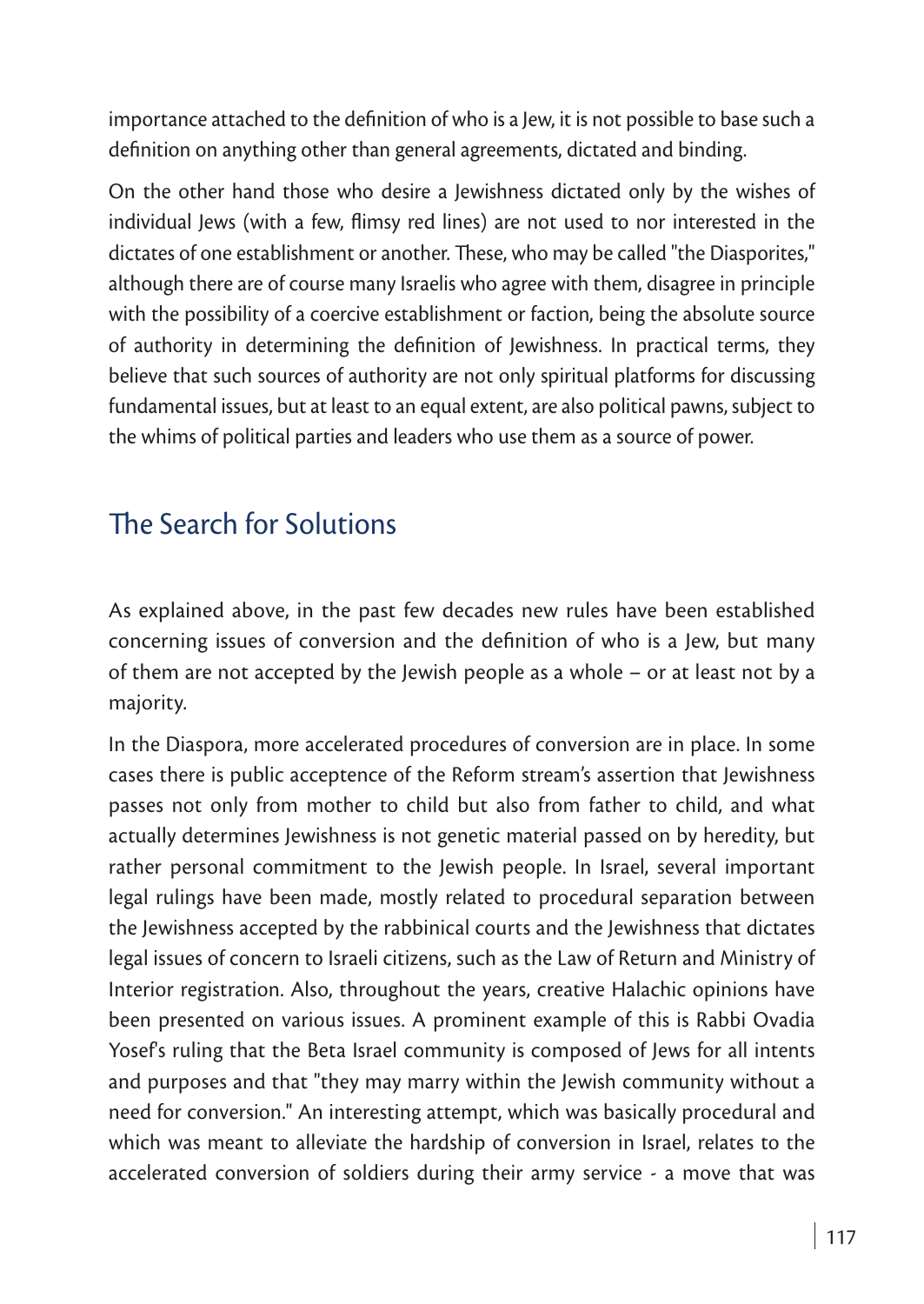promoted by former Chief Education Officer and Head of the Human Resources Directorate, Major-General Elazar Stern. In the past, Stern has said that the decision to turn the Army into a body that is involved in conversions had two main motives, personal and national: "On the personal level, if there are soldiers who want to be Jewish I must allow them to do so. On the national level, conversion is a social problem and the IDF can and should help to solve it." To a large extent, these motives reflect the two approaches that are pushing for a simpler and quicker conversion path for those interested in it.

The search for solutions of various kinds to the controversies of conversion –personal and national – has continued in the past years. On the one hand, the pressures driving the search (demography, assimilation) have increased and the issue has become more urgent; on the other hand, the pressures making it harder to find consensual solutions (ideological controversies, political power struggles) have also increased. In the context of the search for solutions it is also possible to distinguish between two approaches:

- There are those searching for technical solutions within the framework of Halacha (usually in its Orthodox meaning but sometimes also by Conservative rabbis). In this area the doctrine of Shas MK David Amsalem is prominent, as he proposes making a more widespread and creative use of the term "seed of Israel" as an intermediate identity between Jew and non-Jew.
- There is a second possibility that proposes not finding a Halachic loophole, but rather, bypassing Halacha everywhere possible and, basically, creating a situation of discrimination between various conversions and between various categories of Jewishness. In other words, this option proposes that a Jew can be defined in one way for the purpose of citizenship, another way for the purpose of marriage, and still another way for the purpose of population registration in Israel and so on. According to this option it is possible, for example, to imagine a situation in which the State of Israel would financially support Reform conversion institutes that would be valid for the purposes of the Reform community, but not for the purpose of marriage by the Rabbinate.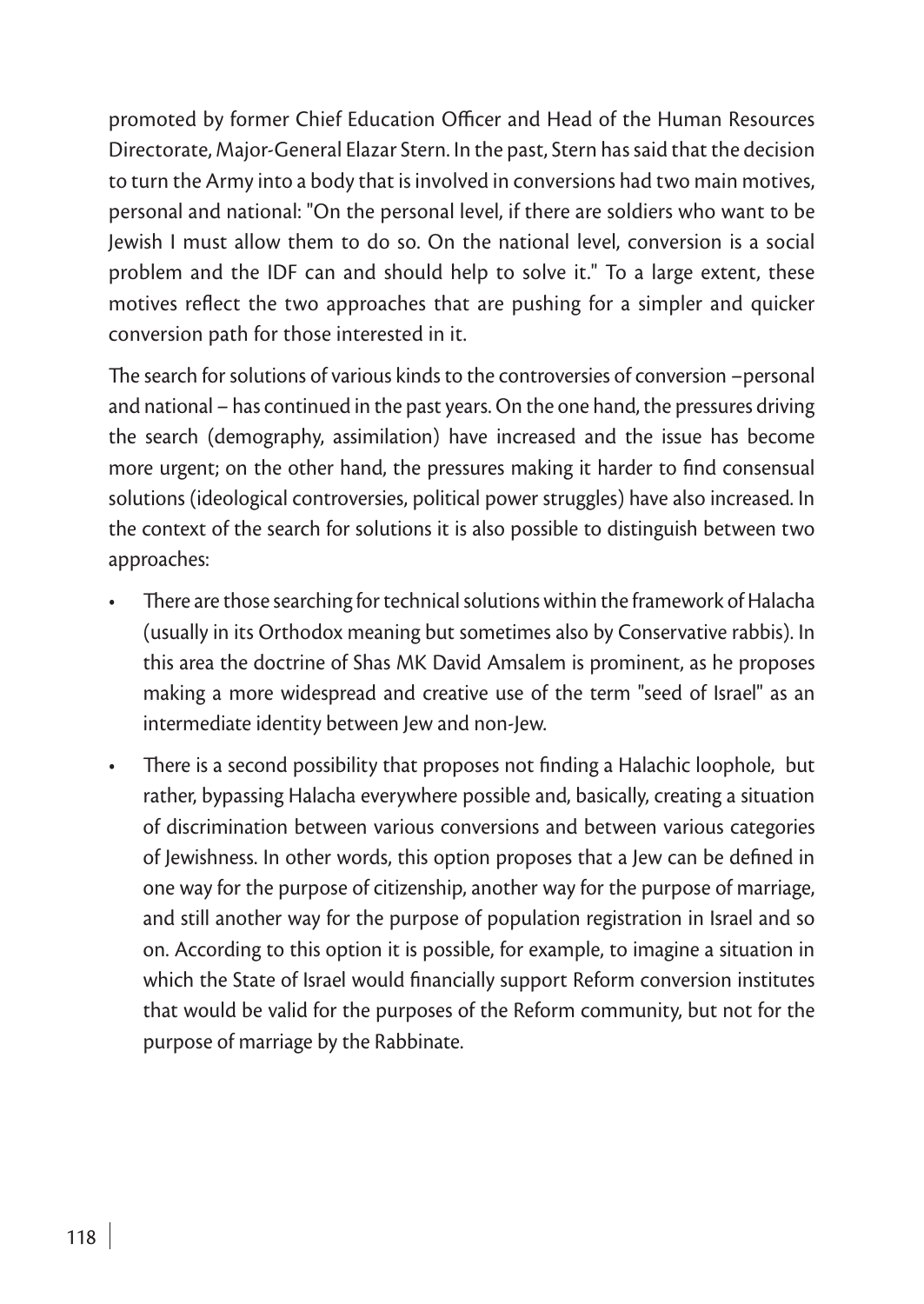## Three Questions to be Clarified

#### Fundamental versus Practical:

Treating the issue of conversion in a comprehensive manner is a temptation that stems from the challenge of dealing with the "big" issues of Jewish existence and its essence in the 21st century, but it is accompanied by a risk. The issues that must be decided upon are extremely significant and the proliferation of opinions will make it difficult to reach a framework of agreements, even if such a framework were quite loose. The fact (regrettable, perhaps) is that the two prominent cases in which efforts were made to establish a joint conversion court that would operate in coordination with all the Jewish streams – the attempt made in Israel and another previous attempt, no less interesting, conducted in Colorado – have both failed. The external pressures applied to the participants in such attempts bring about their collapse. It is difficult to see a leadership of any of the factions stable and strong enough to withstand the challenge of dealing with external as well as internal pressures involved in any compromise.

The first question that must be raised in every discussion related to the issue of conversion is that of fundamental versus practical. In other words: is there any point in a debate over the essence of conversion, which purports to suggest a formula for determining who is a Jew, or is it perhaps better to limit the discussion to the question of practical solutions while avoiding as much as possible fundamental questions that would inevitably lead to crisis? In this context, the Rotem Bill offers an interesting "war game" model. In a schematic description, this is the model:

- If the Rotem Bill intends to solve a problem that requires an urgent solution (the conversion of hundreds of thousands of Israeli residents);
- and if it is possible to suggest a practical solution that would help alleviate the problem (privatized conversion by community rabbis, for instance);
- and if it is possible to arrive at a skeletal version of a solution that does not touch upon the fundamental issues (in this, the bill, in its final and suspended version, failed);
- then the skeletal, limited solution must be chosen.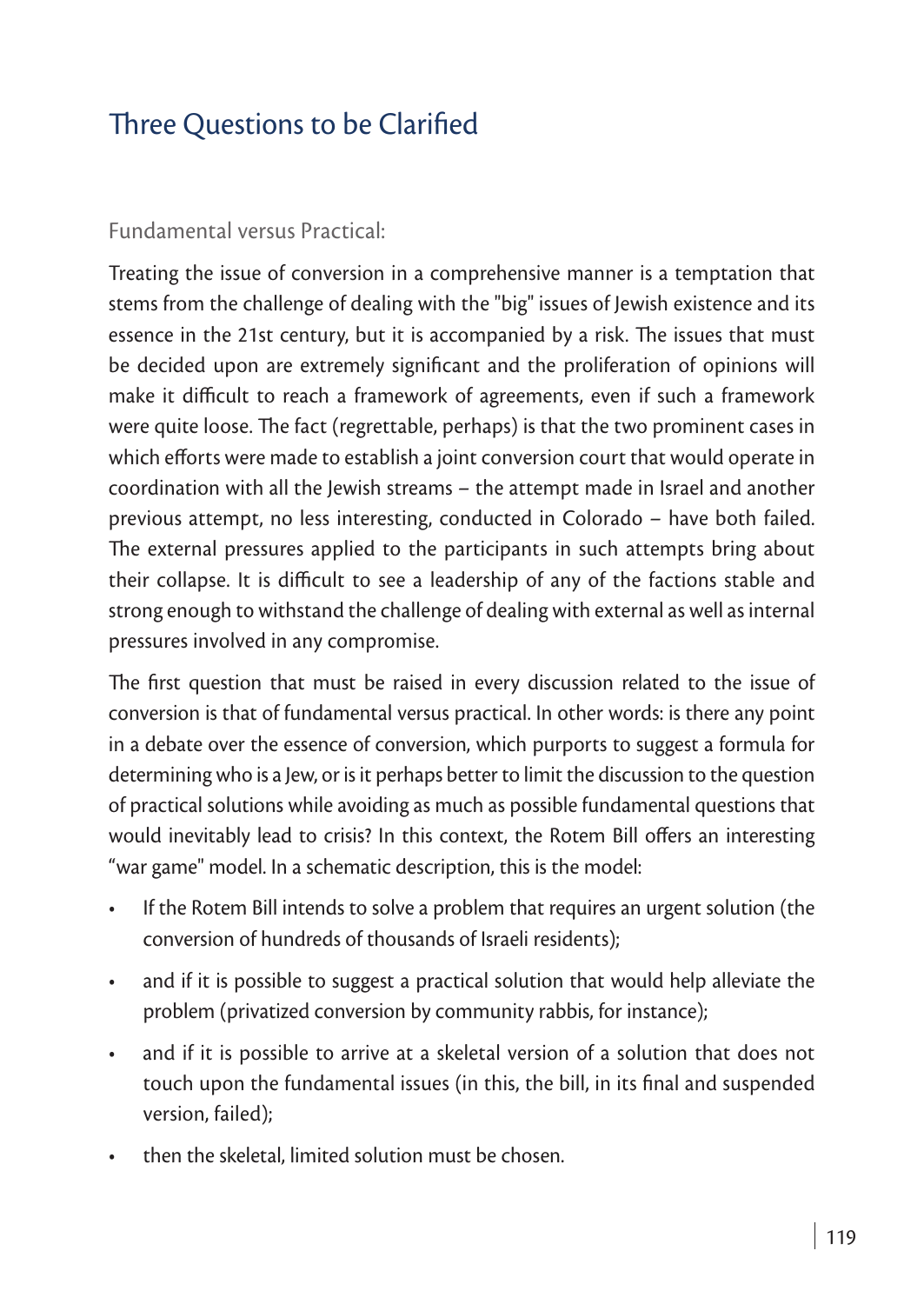Of course, the difficulty of making an unequivocal recommendation on this schematic model stems from the fact that in the Rotem Bill war game, it turned out that the skeletal model had vigorous opponents (whose arguments were described above) who might further thwart it. In the case of the Rotem Bill it was the ultra-Orthodox parties, but there are other possible skeletal models that other groups will likely oppose. In a certain sense, the difficulty in constructing a consensual skeletal model derives from the fact that even practical solutions to the issue of conversion are always accompanied by priorities that reflect an ideological viewpoint. Legislative action around the Rotem Bill, carried, even in its skeletal version, the following beliefs:

- Conversion of immigrants from the FSU is beneficial and important for the Jewish people. This is a belief that may inspire argument on the grounds that mass conversion of those who are not interested in keeping the mitzvoth makes the very definition of a Jew superficial.
- The current conversion process is too strict, and a way must be found to create a more lenient procedure. This is an assumption that many rabbis will argue against.
- Rabbis recognized by the Chief Rabbinate are those authorized to convert. This belief will also have opponents, even among Orthodox rabbis.

In summary: the practical reflects a priority of fundamentals, and therefore does not ensure a solution. The question whether to choose local, limited solutions – whose success is also not assured – over an attempt to resolve at least some of the fundamental problems – is still open.

#### More or Less?

A question worth exploring is whether to choose the practical or the fundamental path. It is also a decision that will have reprecussions on future decisions regarding what is best for the Jewish people in the current situation. Do we prefer:

An increase of Jews, as large as possible, with the knowledge that the increase will come at the expanse of strictness in the matters of Jewish commitment and Jewish identity, and will have a certain cost in terms of the quality of observance of those joining. In other words: To what extent will those joining play an active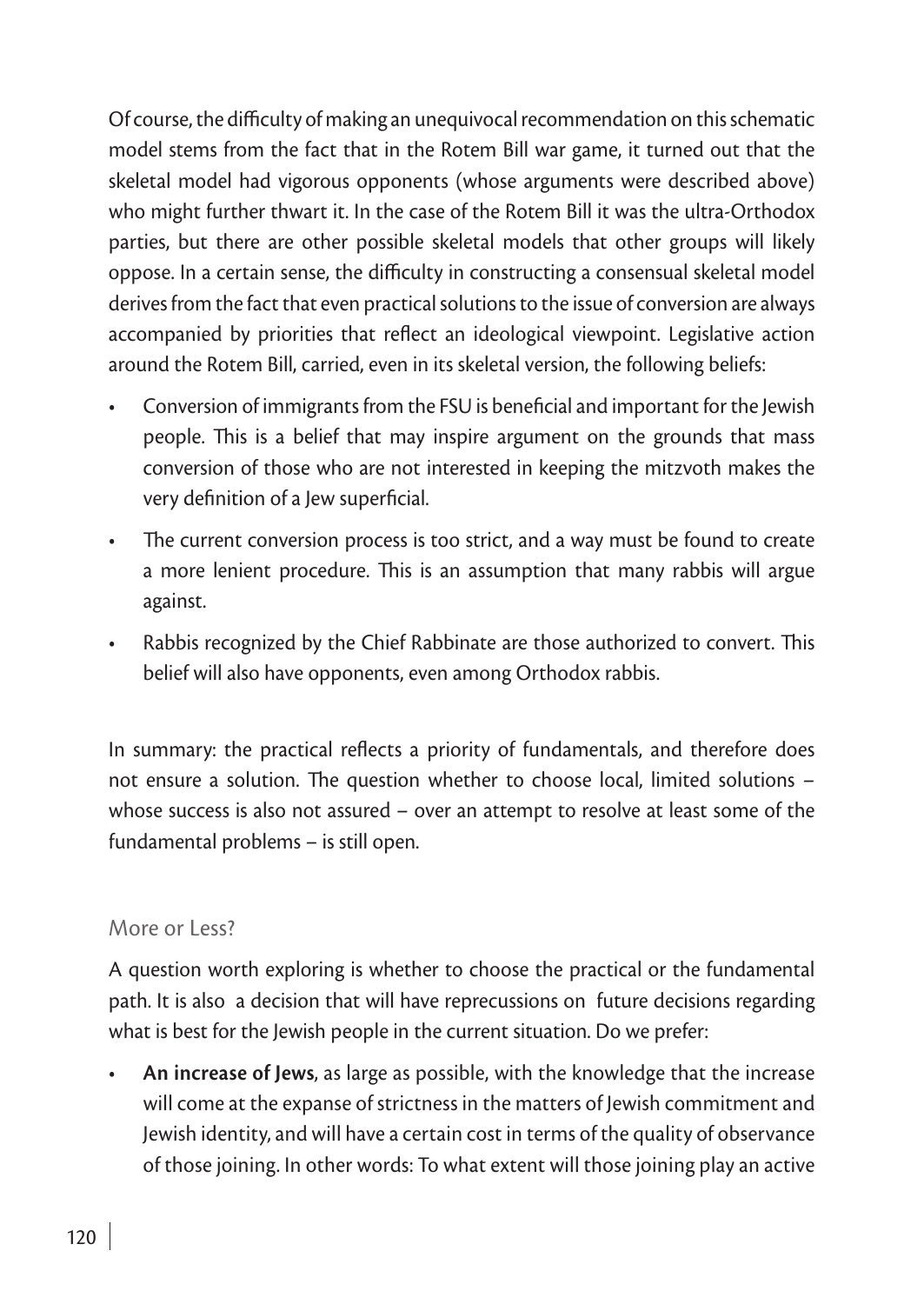part in the life of the Jewish people? To what extent will they be familiar with traditions and heritage? To what extent will they feel they belong to the Jewish people, and to what extent will they educate their children to belong to it? (Of course, the next question is: What kind of conversion achieves a greater Jewish quality?)

**Preserving the hard core** and raising the threshold for entrance so that the Jewish people will be confined to an admittedly smaller group, but a more coherent and distinct one. One can assume that the higher the threshold, the more that those choosing to pass through it will be committed to their Jewishness. This does not just mean demands such as that of the Orthodox to keep the mitzvoth, but any demand that places strict conditions on joining. This may also include Progressive demands such as a commitment to Tikkun Olam endeavors, or secular demands for Jewish knowledge or compulsory practical contributions such as national service in Israel.

Undoubtedly, the desirable answer to this question is to try and have it both ways: Mass conversion of quality joiners who want to be affiliated with the Jewish people and are ready to do so. But in the practical world it is clear that tinkering with the entrance conditions results in an inverse proportion between the quantity and quality of converted Jews. This does not need to be resolved unequivocally in favor of "as many as possible" or " as few as possible," but it needs to be addressed with it as it affects every individual decision, whether practical (privatization for the purpose of converting FSU immigrants) or fundamental (agreeing that keeping the mitzvoth is no longer a condition of conversion).

#### Israel or the Diaspora?

As shown above, the conversion problems facing the Jewish state seem more urgent than those facing the Jewish Diaspora, but it is not certain that they are indeed more significant. Alongside the need to resolve the problems of many Israeli residents, one can also argue that Israel does not have an actual demographic problem at present, at least not one resulting from non-Jewish immigration, and that the forceful steamroller of the homogeneous Jewish, Israeli society will in any case settle the question of the immigrants' Jewishness within a generation or two. Those who wish to take